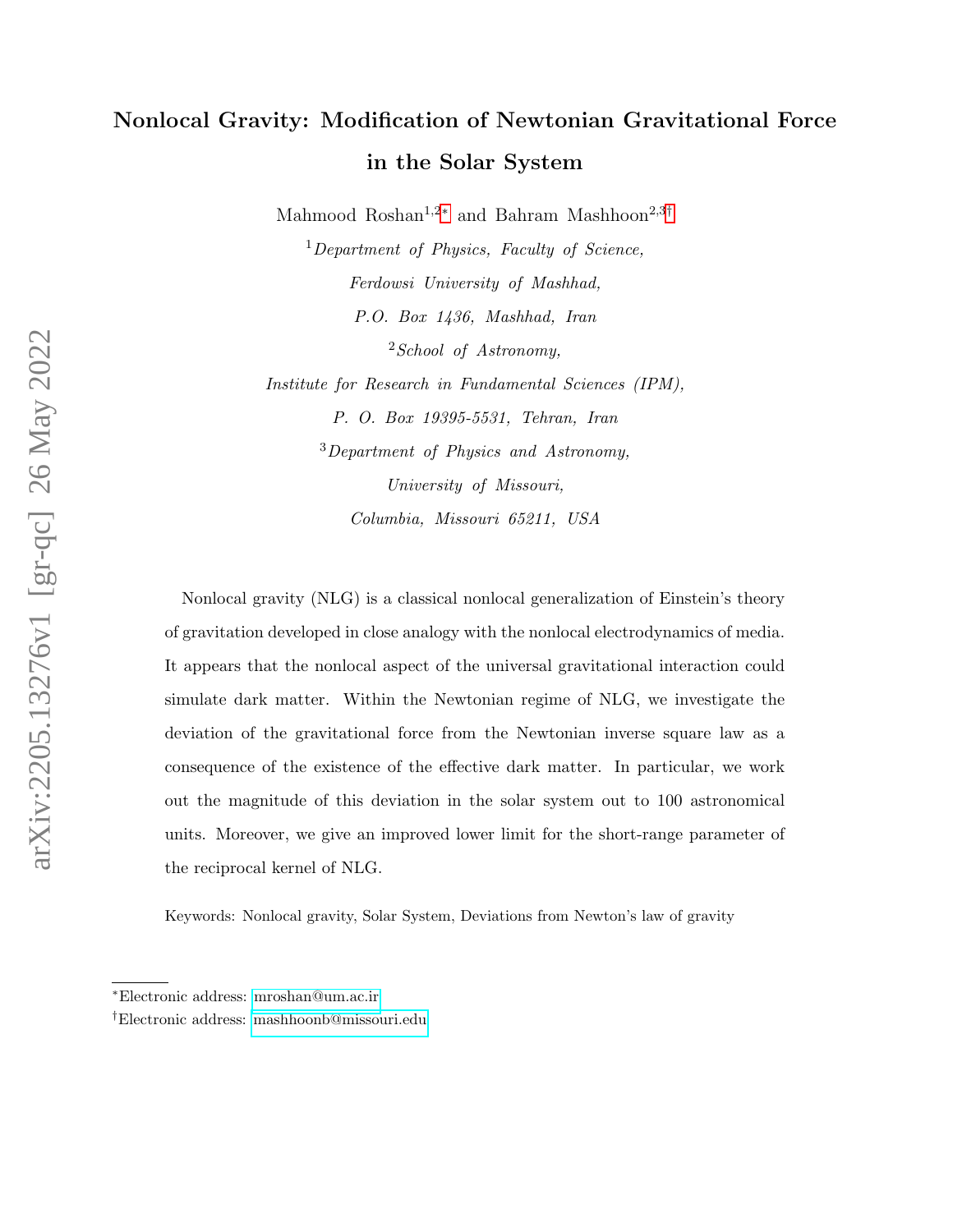## I. INTRODUCTION

The nonlocal treatment of material media in physics has a long history [\[1–](#page-23-0)[3\]](#page-23-1). In its present form in electrodynamics, in particular, history dependence is taken into account in the constitutive properties of atomic media; that is, one retains the basic equations of Maxwell involving the electromagnetic fields  $(E, B)$  and their excitations in the medium  $(D, H)$ , but the constitutive connections between these fields become nonlocal due to history dependence. The resulting constitutive relations involve a nonlocal kernel that incorporates the atomic and molecular physics of the background medium [\[4–](#page-23-2)[6\]](#page-23-3). Nonlocal gravity (NLG) is a classical nonlocal generalization of Einstein's general relativity [\[7\]](#page-23-4) that has been constructed in close formal analogy with the nonlocal electrodynamics of media [\[8–](#page-23-5)[10\]](#page-23-6). There is no medium in the gravitational case; hence, the corresponding nonlocal kernel must ultimately be determined on the basis of observational data. The detailed physical motivation for the nonlocal extension of GR and a comprehensive treatment of NLG is contained in Ref. [\[10\]](#page-23-6).

Einstein's general relativity (GR) can be expressed in an exact form that resembles Maxwell's electrodynamics. Indeed, there is a well-known teleparallel equivalent of general relativity (TEGR), which is the gauge theory of the group of spacetime translations [\[11\]](#page-23-7). Therefore, TEGR, though nonlinear, is formally analogous to electrodynamics and can be rendered nonlocal via history-dependent constitutive relations as in the nonlocal electrodynamics of media. In the resulting theory of nonlocal gravity (NLG), there is a fundamental preferred frame field in spacetime; moreover, the gravitational field is locally defined, but satisfies partial integro-differential field equations. Nonlocal gravity theory employs an extended geometric framework involving both the Riemannian curvature of spacetime and the Weitzenböck torsion of the preferred frame field. Furthermore, NLG is consistent with the universality of gravitational interaction and the principle of equivalence of inertial and gravitational masses that has strong observational support. Indeed, free test particles and null rays follow geodesics of the spacetime geometry, which ensures the universality of free fall within the framework of classical physics. The only known exact solution of the field equations of NLG is the trivial solution, namely, Minkowski spacetime in the absence of gravity. Thus far, the nonlinearity of NLG has prevented finding exact solutions for strong-field regimes such as those involving black holes or cosmological models [\[12\]](#page-23-8). However, linearized NLG and its Newtonian limit have been extensively studied [\[10,](#page-23-6) [13\]](#page-23-9).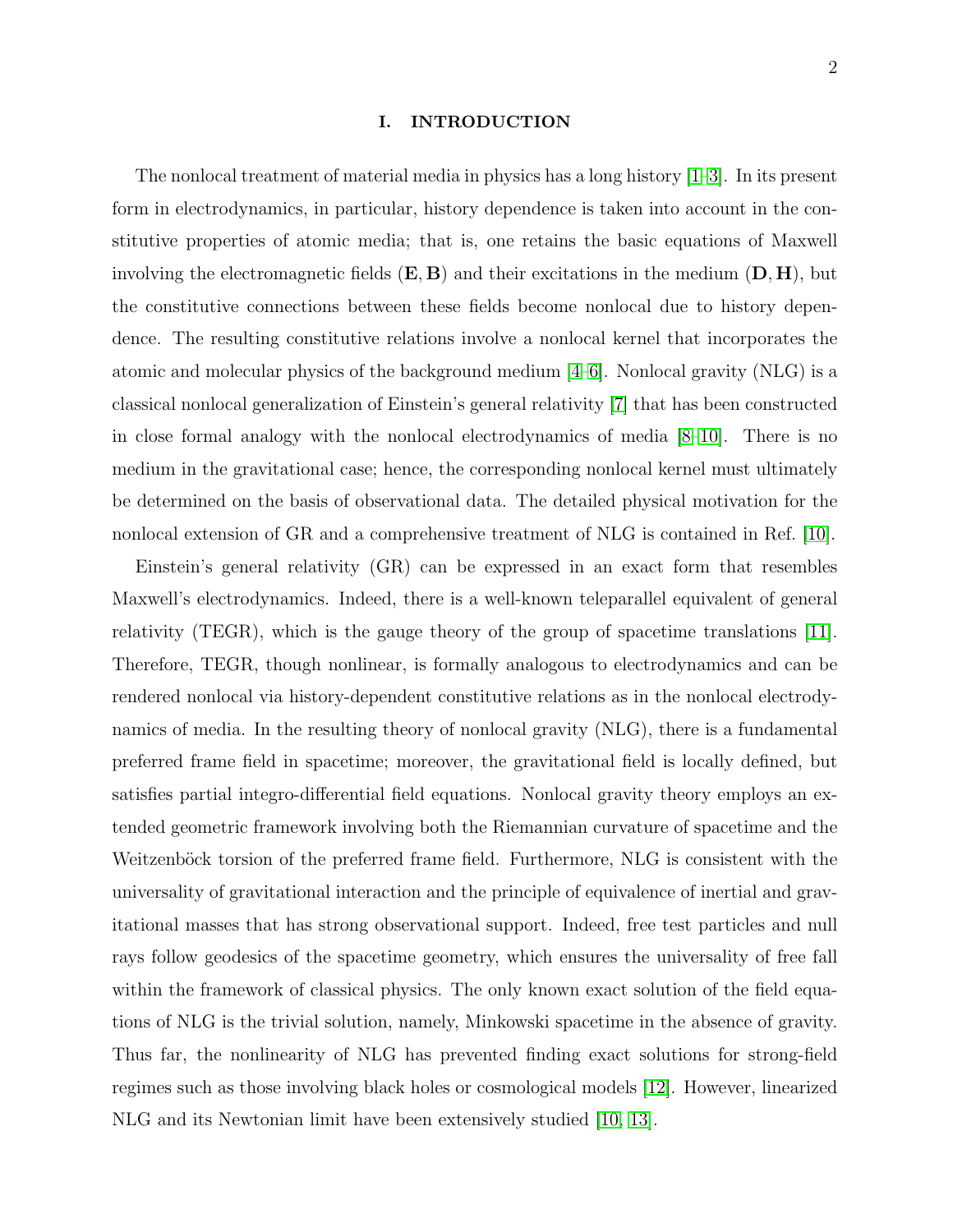Heuristically, NLG theory involves a kind of spatial and temporal average of the gravitational field over the past; that is, the gravitational memory of past events survives in some form in the field equations of NLG. When one writes the field equations of NLG in the same way as GR field equations, one finds that the source term contains, in addition to the standard symmetric energy-momentum tensor of matter, certain purely nonlocal gravity terms as well. These nonlocal gravity source terms, within the Newtonian regime of the NLG theory, help this theory recover the purely phenomenological Tohline-Kuhn modified gravity explanation of the "flat" rotation curves of spiral galaxies [\[14–](#page-23-10)[16\]](#page-24-0). That is, the nonlocal aspect of universal gravitation appears to simulate dark matter. Therefore, it is natural to interpret the extra nonlocal gravity source terms of NLG in terms of nonlocally-induced effective dark matter, which would be a remnant of the past gravitational events. In the Newtonian regime of NLG, which is briefly described in the next section, such a memory becomes instantaneous and reduces to a spatial average with a time-independent universal kernel. What is now considered dark matter in astrophysics and cosmology may indeed be the manifestation of the nonlocal component of the universal gravitational interaction  $[10, 17-19]$  $[10, 17-19]$  $[10, 17-19]$ .

In nonlocal electrodynamics, the kernel is based on the quantum physics of the medium; however, there is no medium in NLG. In this case, we must rely on astronomical data for the determination of the kernel. On the other hand, in conformity with the nonlocal electrodynamics of media, there is no Lagrangian for NLG. In fact, in Ref. [\[9\]](#page-23-11) an action principle was formulated for linearized NLG that included a time-asymmetric nonlocal kernel in connection with the past history of the gravitational field. However, the nonlocal field equation that resulted from the variation of the action involved a time-symmetric kernel that violated causality. It seems that an action principle for NLG is in conflict with causality.

Within the Newtonian regime of NLG, the properties of effective dark matter and its distinguishing features in comparison with the standard dark matter paradigm have been the subject of recent investigations [\[17](#page-24-1)[–19\]](#page-24-2). The main purpose of present work is to describe the general attributes of the gravitational force within the Newtonian regime of nonlocal gravity and study in detail its deviation from the Newtonian inverse square force law within the solar system.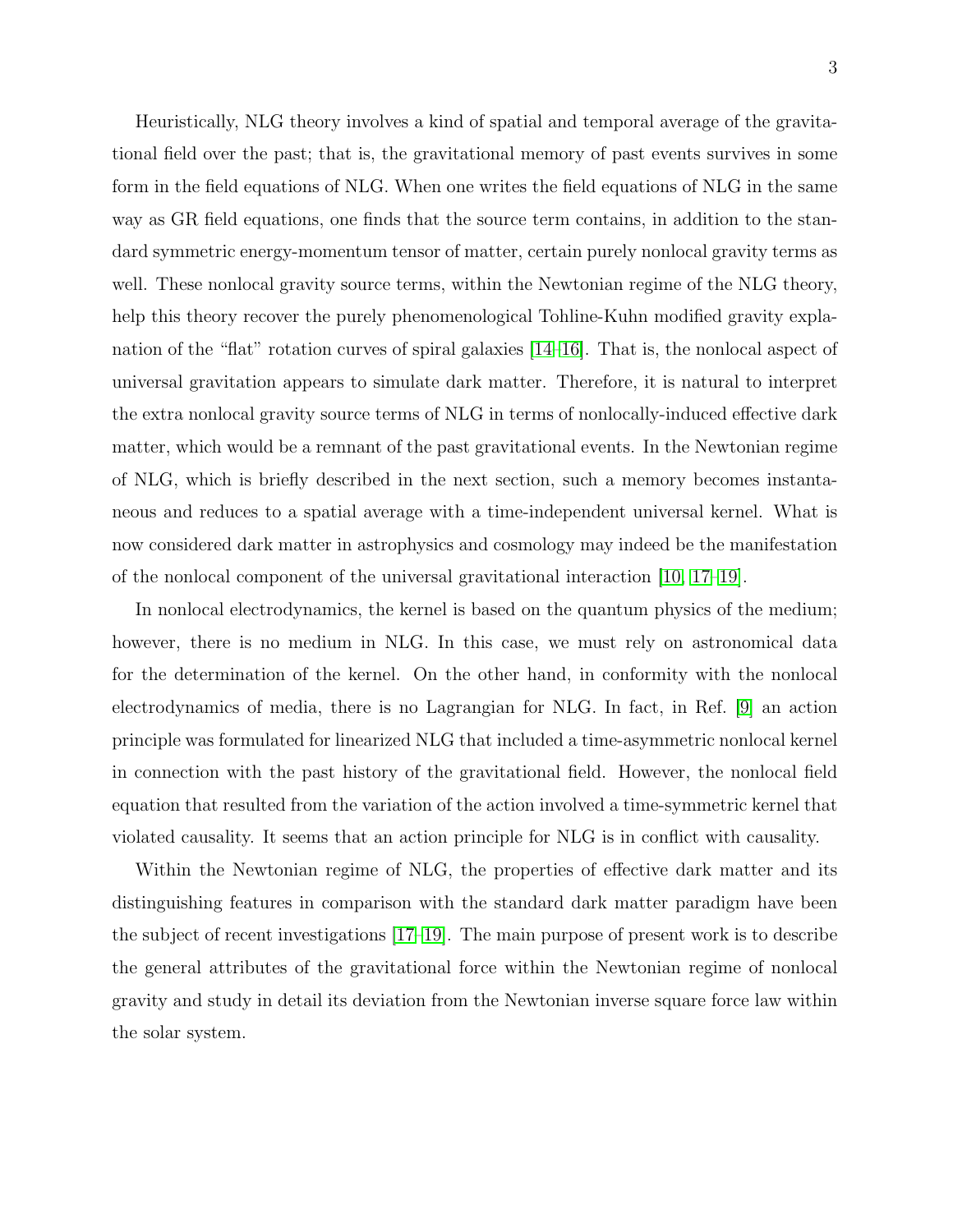### A. Nonlocal Newtonian Gravity

The gravitational field equation of NLG reduces in the Newtonian limit to the nonlocal Poisson equation

<span id="page-3-0"></span>
$$
\nabla^2 \Phi(\mathbf{x}) + \int \chi(\mathbf{x} - \mathbf{y}) \nabla^2 \Phi(\mathbf{y}) d^3 y = 4\pi G \rho(\mathbf{x}), \qquad (1)
$$

where  $\chi$  is the universal kernel of NLG in the Newtonian regime. Here,  $\rho(\mathbf{x})$  is the density of matter in a Cartesian system of coordinates,  $\mathbf{x} = (x, y, z)$ , and  $\Phi(\mathbf{x})$  is the corresponding gravitational potential. Regarding Eq. [\(1\)](#page-3-0), we note that temporal retardation vanishes and an average over the past reduces in the limit of instantaneous connection to a spatial average when one formally lets  $c \to \infty$ . For the sake of simplicity, we have suppressed the possibility that  $\Phi$  and  $\rho$  could in principle depend upon the instantaneous temporal coordinate t. Under physically reasonable mathematical conditions, it is possible to express Eq. [\(1\)](#page-3-0) in its reciprocal form

$$
4\pi G \rho(\mathbf{x}) + \int q(\mathbf{x} - \mathbf{y}) [4\pi G \rho(\mathbf{y})] d^3 y = \nabla^2 \Phi(\mathbf{x}), \qquad (2)
$$

where  $q$  is the reciprocal kernel. This is the Poisson equation with an extra source term, namely,

<span id="page-3-1"></span>
$$
\nabla^2 \Phi = 4\pi G \left( \rho + \rho_D \right), \qquad \rho_D(\mathbf{x}) = \int q(\mathbf{x} - \mathbf{y}) \rho(\mathbf{y}) d^3 y. \tag{3}
$$

It is natural to interpret  $\rho_D$  as the nonlocally-induced density of effective dark matter. It is given by the convolution ("folding") of the reciprocal kernel q with the density of matter  $\rho$ . Therefore, the existence and distribution of effective dark matter in NLG is intimately connected with the material source and its distribution.

The reciprocal kernel q must be determined on the basis of observational data. On the other hand, NLG in the Newtonian regime requires that  $q(\mathbf{x})$  be absolutely integrable as well as square integrable over all space [\[10,](#page-23-6) [20\]](#page-24-3). Within the Tohline-Kuhn modified gravity scheme [\[14](#page-23-10)[–16\]](#page-24-0), which NLG recovers in the Newtonian regime of the theory, the flat rotation curves of the spiral galaxies had already led to the introduction of the spherically symmetric Kuhn kernel

$$
\frac{1}{4\pi\lambda_0} \frac{1}{|\mathbf{x} - \mathbf{y}|^2},\tag{4}
$$

where  $\lambda_0 \sim 1$  kpc is the basic galactic length scale in this approach. To implement the mathematical requirements of NLG regarding  $q$ , we introduce two new length scales  $a_0$  and  $\mu_0^{-1}$  to moderate the short and long distance behaviors of the Kuhn kernel, respectively.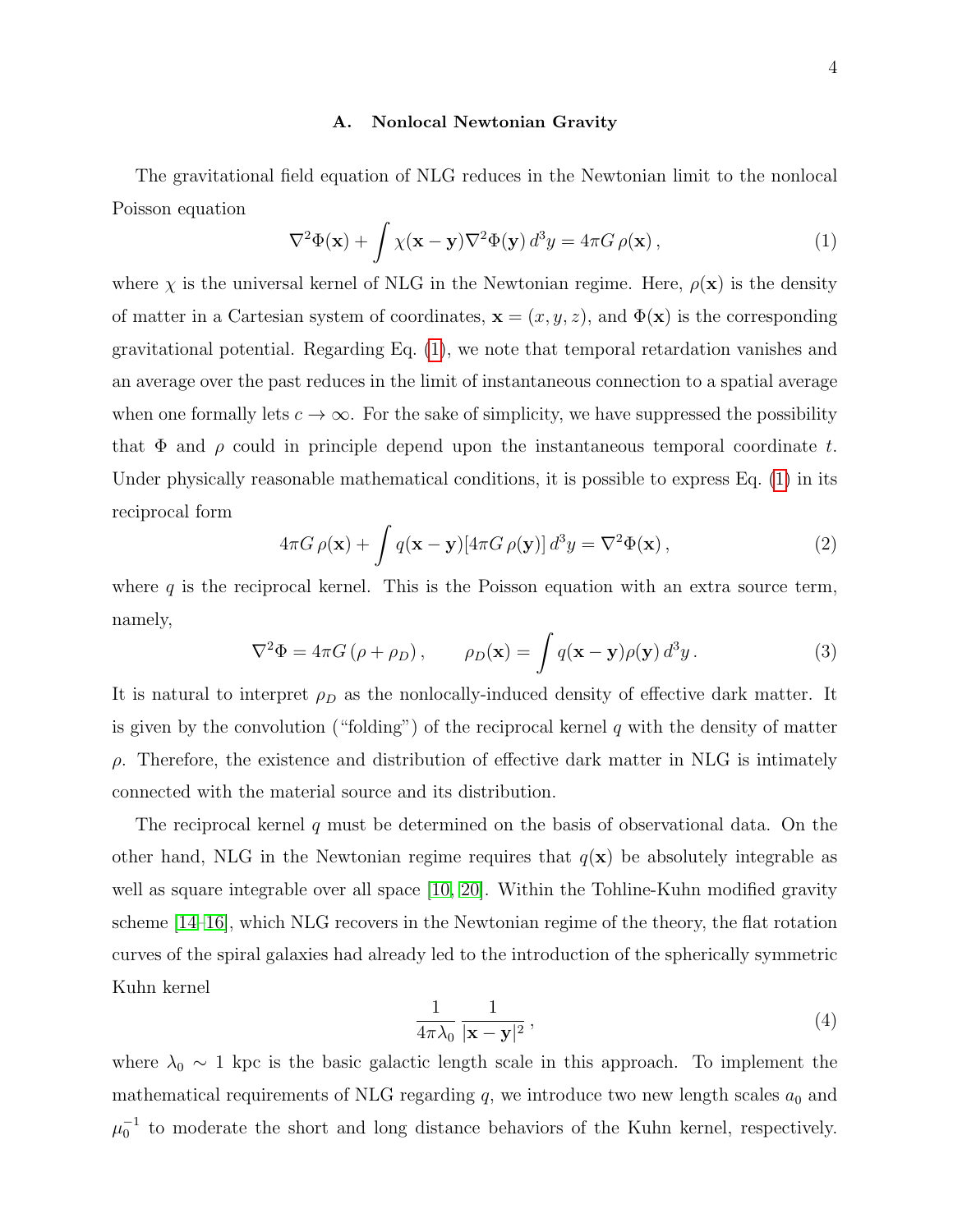This then leads to two possible simple positive spherically symmetric functions for  $q$  that have been studied in detail [\[10\]](#page-23-6). These functions, which are integrable as well as square integrable, are

$$
q_1(r) = \frac{1}{4\pi\lambda_0} \frac{1 + \mu_0 (a_0 + r)}{r (a_0 + r)} e^{-\mu_0 r}, \qquad q_2(r) = \frac{r}{a_0 + r} q_1(r), \qquad (5)
$$

where Kuhn's kernel is recovered for  $a_0 = \mu_0 = 0$  and  $r = |\mathbf{x} - \mathbf{y}|$ . For  $a_0 = 0$ ,  $q_1 = q_2 = q_0$ ,

$$
q_0(r) = \frac{1}{4\pi\lambda_0} \frac{1 + \mu_0 r}{r^2} e^{-\mu_0 r},
$$
\n(6)

which is integrable but not square integrable. In fact,

$$
4\pi \int_0^r q_0(s)s^2 ds = \alpha_0 \left[ 1 - (1 + \frac{1}{2}\mu_0 r) e^{-\mu_0 r} \right], \qquad \alpha_0 := 2/(\lambda_0 \mu_0).
$$
 (7)

The integral of  $q_0$  over all space is the dimensionless constant  $\alpha_0$  and similarly,

<span id="page-4-0"></span>
$$
4\pi \int_0^\infty q_i(s)s^2 ds = \alpha_0 w_i, \quad w_1 = 1 - \frac{1}{2}\zeta_0 e^{\zeta_0} E_1(\zeta_0), \quad w_2 = 1 - \zeta_0 e^{\zeta_0} E_1(\zeta_0), \tag{8}
$$

where

$$
\zeta_0 := a_0 \mu_0 \tag{9}
$$

is another dimensionless constant. Here,  $E_1(x)$  for  $x > 0$  is the exponential integral function [\[21\]](#page-24-4), namely,

<span id="page-4-3"></span>
$$
E_1(x) = \int_x^{\infty} \frac{e^{-t}}{t} dt, \quad E_1^{(n)}(x) = \frac{d^n E_1}{dx^n}, \quad E_1^{(1)}(x) = -\frac{e^{-x}}{x} = -E_0(x), \quad (10)
$$

$$
E_n(x) := \int_1^\infty \frac{e^{-xt}}{t^n} dt, \quad \frac{dE_n(x)}{dx} = -E_{n-1}(x), \quad x E_n(x) = e^{-x} - n E_{n+1}(x), \tag{11}
$$

where in the definition of  $E_n(x)$ ,  $n = 0, 1, 2, \cdots$ . Moreover,  $q_0 > q_1 > q_2$  for any finite radial coordinate  $r$ . It proves useful to define

$$
\mathcal{E}_i(r) = 4\pi \int_0^r [q_0(s) - q_i(s)]s^2 ds ; \qquad (12)
$$

then, we have for  $i = 1, 2$ ,

<span id="page-4-1"></span>
$$
4\pi \int_0^r q_i(s)s^2 ds = -\mathcal{E}_i + \alpha_0 \left[1 - \left(1 + \frac{1}{2}\mu_0 r\right)e^{-\mu_0 r}\right],\tag{13}
$$

where

<span id="page-4-2"></span>
$$
\mathcal{E}_1(r) = \frac{1}{2}\alpha_0 \zeta_0 e^{\zeta_0} [E_1(\zeta_0) - E_1(\zeta_0 + \mu_0 r)], \qquad (14)
$$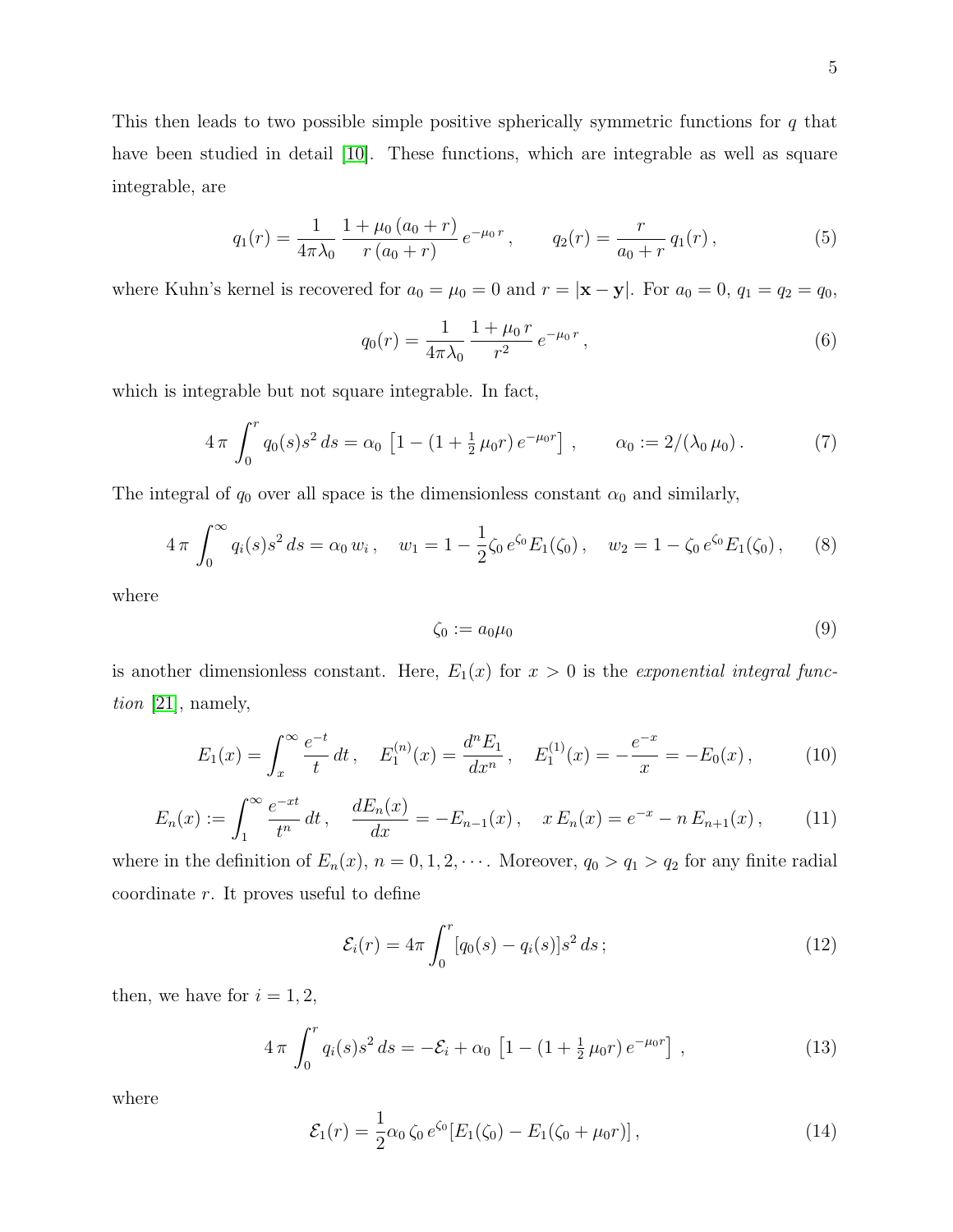<span id="page-5-2"></span>
$$
\mathcal{E}_2(r) = 2\,\mathcal{E}_1(r) - \frac{1}{2}\alpha_0\,\zeta_0\,\frac{\mu_0 r}{\mu_0 r + \zeta_0}e^{-\mu_0\,r}.\tag{15}
$$

The quantities  $\mathcal{E}_1(r)$  and  $\mathcal{E}_2(r)$  are positive monotonically increasing functions that start from zero at  $r = 0$  and approach  $\mathcal{E}_i(\infty) = (1 - w_i)\alpha_0 > 0$  as  $r \to \infty$ . In fact, with  $w_i$ ,  $i = 1, 2$ , given by Eq. [\(8\)](#page-4-0),  $\mathcal{E}_1(\infty) = \frac{1}{2}\alpha_0 \zeta_0 e^{\zeta_0} E_1(\zeta_0)$  and  $\mathcal{E}_2(\infty) = 2\mathcal{E}_1(\infty)$ .

The effective dark matter in NLG has some specific attributes that must be mentioned here. Consider a point particle of mass m that is located at  $\mathbf{x}_m$ ; then, Eq. [\(3\)](#page-3-1) implies

<span id="page-5-0"></span>
$$
\rho(\mathbf{x}) = m \,\delta(\mathbf{x} - \mathbf{x}_m), \qquad \rho_D(\mathbf{x}) = m \,q(\mathbf{x} - \mathbf{x}_m). \tag{16}
$$

The reciprocal kernel q is spherically symmetric by assumption; therefore, the point particle of mass m is surrounded by a spherical distribution of effective dark matter of density  $m q$ that extends to infinity and decays exponentially to zero with a decay length of  $\mu_0^{-1}$ . The strength of this distribution is characterized by the Tohline-Kuhn parameter  $\lambda_0 \sim 1$  kpc; indeed, the effective dark matter disappears for  $\lambda_0 \to \infty$ .

The net effective dark matter  $m_D$  corresponding to point mass m is given by

<span id="page-5-1"></span>
$$
m_D = m \int q(\mathbf{x}) d^3 x = m\alpha_0 w.
$$
 (17)

Extending Eq. [\(16\)](#page-5-0) to distribution of a large number of point particles, it follows that  $\rho_D$ is always finite for a Newtonian astronomical system; moreover,  $\rho_D$  traces out, albeit in an extended and diffuse manner, the form of the matter distribution. Therefore, the distribution of the effective dark matter in NLG is quite different from the standard dark matter paradigm. The fact that  $\rho_D$  is the convolution of the reciprocal kernel q with the density of matter  $\rho$  can be used to estimate the local density of effective dark matter according to NLG in our solar neighborhood [\[22\]](#page-24-5). Moreover, it is an important property of the convolution that the total effective dark matter over all space is given by

$$
M_D = \int \rho_D(\mathbf{x}) d^3x = \int q(\mathbf{x}) d^3x \int \rho(\mathbf{x}) d^3x = \alpha_0 w M,
$$
\n(18)

where M is the mass of the source. This is a natural generalization of Eq.  $(17)$  for an extended system. We can use these considerations to estimate the amount of dark matter within a given galaxy by calculating approximately the portion of  $M<sub>D</sub>$  that is confined within the boundaries defined for the galaxy [\[17,](#page-24-1) [19\]](#page-24-2).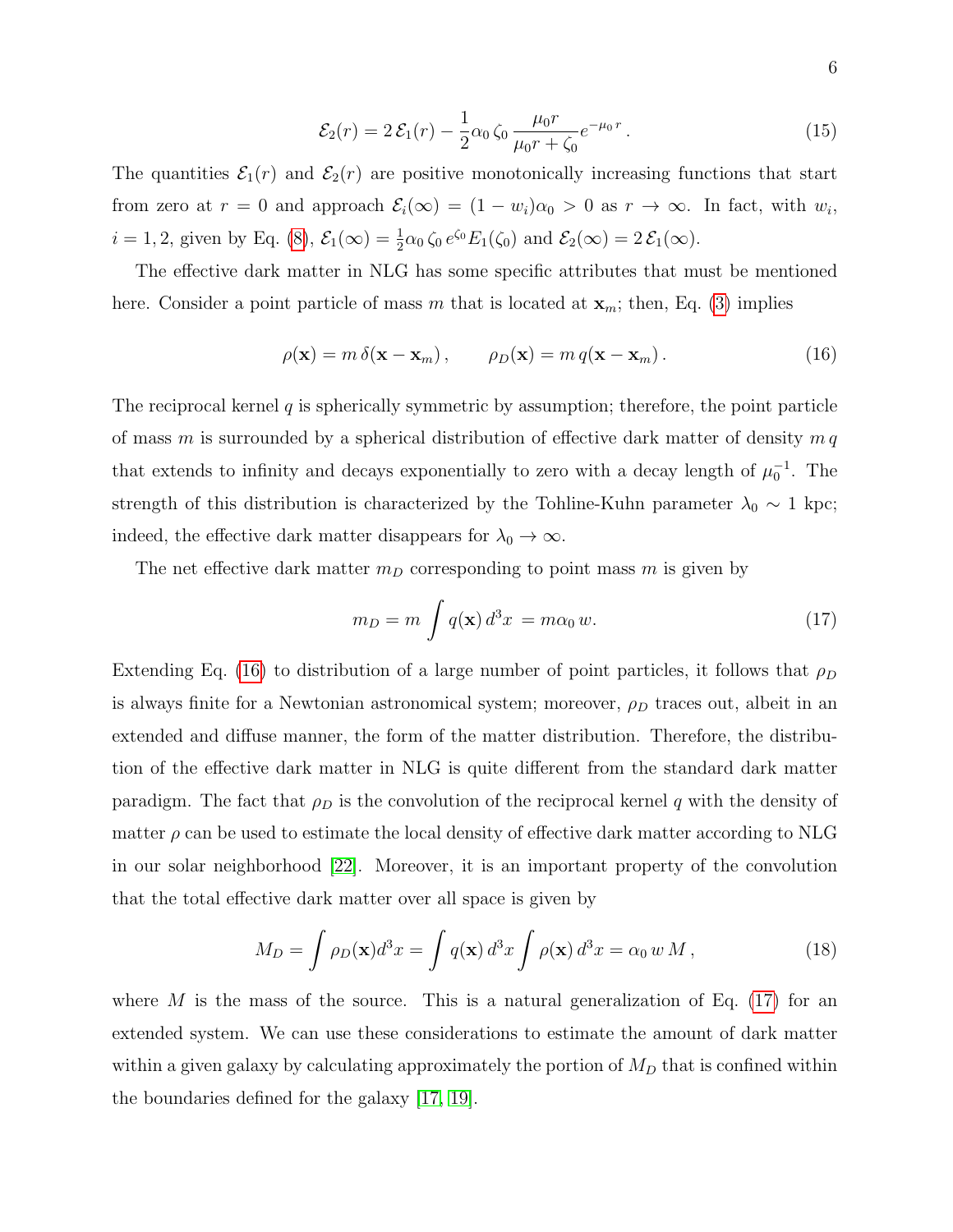#### B. Gravitational Force in NLG

In NLG, as in GR, free test particles follow future-directed timelike geodesics of the spacetime metric. Naturally, in the transition from NLG to its Newtonian regime, the speed of light formally approaches infinity in the same way as in GR and the gravitational force on a test particle of inertial mass m in a gravitational potential  $\Phi(\mathbf{x})$  is thus given by the Newtonian result

<span id="page-6-0"></span>
$$
\mathbf{F}(\mathbf{x}) = -m\nabla\Phi(\mathbf{x}).\tag{19}
$$

Imagine a point particle of mass m at  $\mathbf{x}_m$  as in Eq. [\(16\)](#page-5-0); in this case, Eq. [\(3\)](#page-3-1) implies that the gravitational potential is due to the point mass  $m$  as well as its cocoon of effective dark matter. The latter forms a spherical distribution centered on  $m$  with density  $mq$ . Imagine now another point particle of mass  $m'$  located at  $x'$ . The gravitational force on  $m'$  due to m can be calculated using Eq.  $(19)$ ; indeed, the result is

$$
\mathbf{F}_{\mathrm{NLG}}(\mathbf{x}') = Gm' \frac{\mathbf{x}_m - \mathbf{x}'}{|\mathbf{x}_m - \mathbf{x}'|^3} \left[ m + m \int_0^{|\mathbf{x}_m - \mathbf{x}'|} 4 \pi s^2 q(s) ds \right],
$$
 (20)

where the first term in the square brackets is simply the Newtonian result due to point mass  $m$ , while the second term is due to its cocoon, namely, the spherical distribution of effective dark matter of density  $mg$  surrounding m. We have employed Newton's shell theorem here, since  $m'$  is affected only by the attractive force of the portion of the cocoon that is within a sphere centered on m of radius  $|\mathbf{x}_m - \mathbf{x}'|$ , the distance from m to m'. In fact, m' is unaffected by the remaining mass of the cocoon as a direct consequence of Newton's shell theorem. Furthermore, this theorem states that the spherical portion of the effective dark matter of radius  $|\mathbf{x}_m - \mathbf{x}'|$  acts as though it were concentrated at  $\mathbf{x}_m$ . It follows that

$$
\mathbf{F}_{\mathrm{NLG}}(\mathbf{x}') = Gm'm \frac{\mathbf{x}_m - \mathbf{x}'}{|\mathbf{x}_m - \mathbf{x}'|^3} \left[1 + \Delta(|\mathbf{x}_m - \mathbf{x}'|)\right],\tag{21}
$$

where Eq. [\(13\)](#page-4-1) implies

<span id="page-6-1"></span>
$$
\Delta(r) = \int_0^r 4 \pi s^2 q(s) ds = -\mathcal{E}(r) + \alpha_0 \left[ 1 - \left( 1 + \frac{1}{2} \mu_0 r \right) e^{-\mu_0 r} \right]. \tag{22}
$$

Here,  $\Delta$  contains the contribution of the effective dark matter and  $\mathcal{E}(r)$ , which vanishes when  $a_0 = 0$ , has been defined in Eqs. [\(14\)](#page-4-2) and [\(15\)](#page-5-2). We note that  $\Delta(r)$  is a positive monotonically increasing function that starts from zero at  $r = 0$  and asymptotically approaches  $\Delta(\infty)$  =  $\alpha_0 w$  in accordance with Eq. [\(8\)](#page-4-0).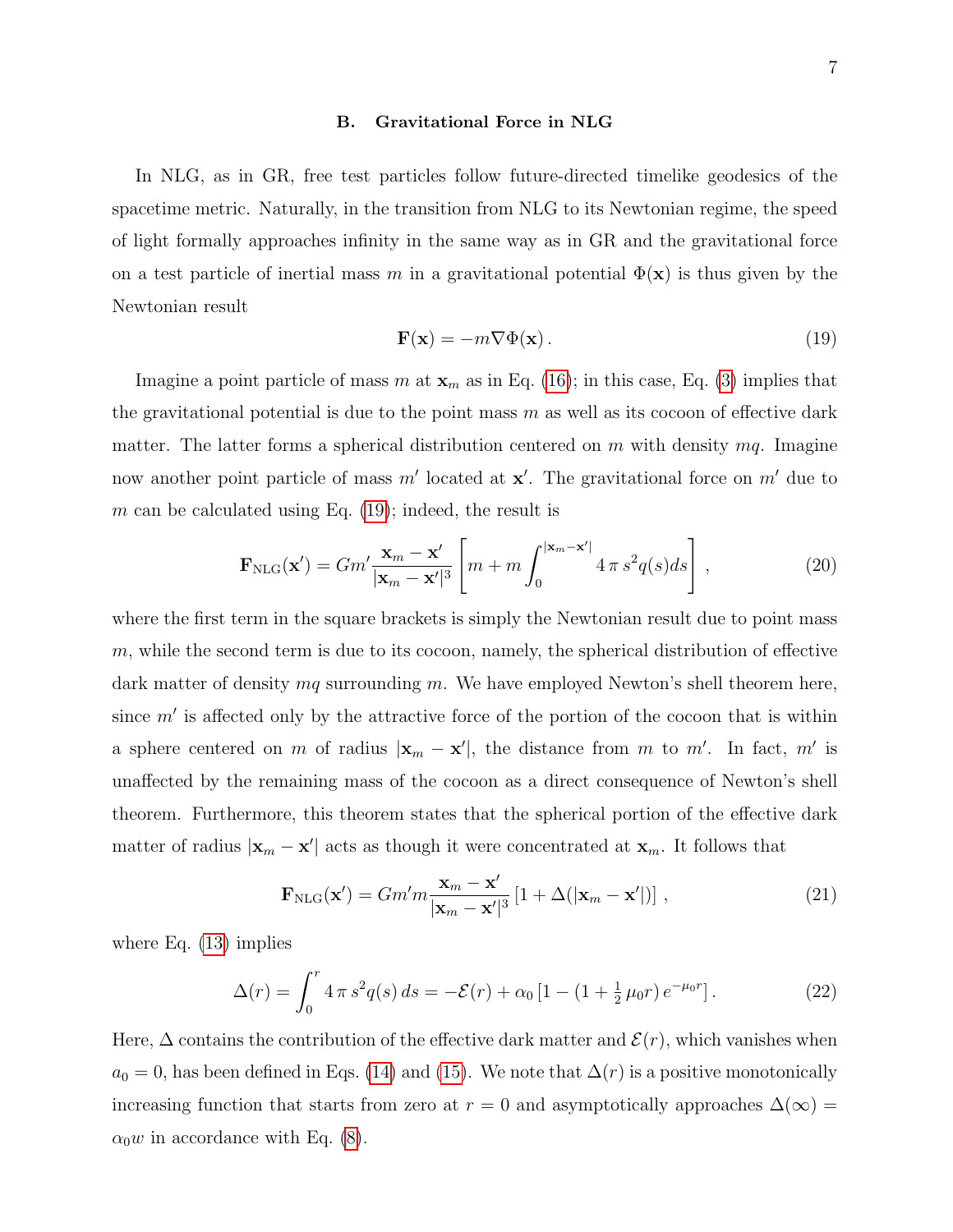We can now extend  $\mathbf{F}_{\text{NLG}}$  to a matter distribution. That is, the NLG force on a point mass m at x due to a matter distribution with density  $\rho(\mathbf{x})$  is given by

<span id="page-7-0"></span>
$$
\mathcal{F}_{\rm NLG}(\mathbf{x}) = -Gm \int \left[1 + \Delta(|\mathbf{x} - \mathbf{y}|)\right] \frac{\mathbf{x} - \mathbf{y}}{|\mathbf{x} - \mathbf{y}|^3} \rho(\mathbf{y}) d^3 y. \tag{23}
$$

Let us first imagine that we are in the exterior of a finite astronomical source. As we move away from the source, the gravitational attraction increases due to the effective dark matter and eventually the Newtonian inverse square law is recovered; that is, very far from the source,  $|\mathbf{x} - \mathbf{y}| \gg \mu_0^{-1}$  and we find  $\Delta(|\mathbf{x} - \mathbf{y}|) \approx \alpha_0 w$ . Hence, Eq. [\(23\)](#page-7-0) reduces to the Newtonian result

$$
\mathcal{F}_{\rm NLG}(\mathbf{x}) \approx -G(1+\alpha_0 w)m \int \frac{\mathbf{x} - \mathbf{y}}{|\mathbf{x} - \mathbf{y}|^3} \rho(\mathbf{y}) d^3 y, \qquad (24)
$$

except that Newton's constant G has now been replaced in effect by  $G(1 + \alpha_0 w)$ . For  $|\mathbf{x}| \gg |\mathbf{y}|$ , we have to lowest order in  $|\mathbf{y}|/|\mathbf{x}|$ ,

$$
\mathcal{F}_{\rm NLG}(\mathbf{x}) \approx -G(1+\alpha_0 w)mM\frac{\mathbf{x}}{|\mathbf{x}|^3},\tag{25}
$$

where M is the mass of the source and  $(1 + \alpha_0 w)M$  is its mass plus its associated net effective dark matter. For a galactic source, the corresponding rotation curve, where the attractive acceleration of gravity equals the centripetal acceleration of circular motion, is then essentially Newtonian very far from the galaxy. This consequence of NLG appears to be consistent with the conclusion of a recent study of the far-flung rotation data about Milky Way and M31 [\[23\]](#page-24-6).

For the sake of completeness, let us mention that the gravitational potential in NLG for a matter distribution of density  $\rho$  is given by

$$
{}^{\text{NLG}}\Phi_i(\mathbf{x}) = -G \int \left[1 - \mathcal{E}_i(\infty) + \alpha_0(1 - e^{-\mu_0 r}) + \frac{r}{\lambda_0}(1 + i\frac{a_0}{r})e^{\zeta_0}E_1(\zeta_0 + \mu_0 r)\right] \frac{\rho(\mathbf{y})}{|\mathbf{x} - \mathbf{y}|} d^3y, \tag{26}
$$

where  $r = |\mathbf{x} - \mathbf{y}|$  and  $i = 1, 2$ , corresponding to  $q_1$  and  $q_2$ , respectively. In fact, one can show explicitly using Eq. [\(23\)](#page-7-0) that  $\mathcal{F}_{\rm NLG}(\mathbf{x}) = -m \, \nabla^{\rm NLG} \Phi(\mathbf{x})$ .

In Eq. [\(3\)](#page-3-1) for the effective dark matter density  $\rho_D$ ,  $q = 0$  leads to  $\rho_D = 0$  and we recover Poisson's equation of Newtonian gravity that is a consequence of the inverse square law. Therefore, we expect that NLG leads to deviations from the inverse square law as a result of the existence of the effective dark matter. On small laboratory scales, there has been great progress in verifying Newton's law of gravitation down to a distance of about 50  $\mu$ m and efforts are under way to explore even smaller distances [\[24–](#page-24-7)[29\]](#page-25-0). For the sake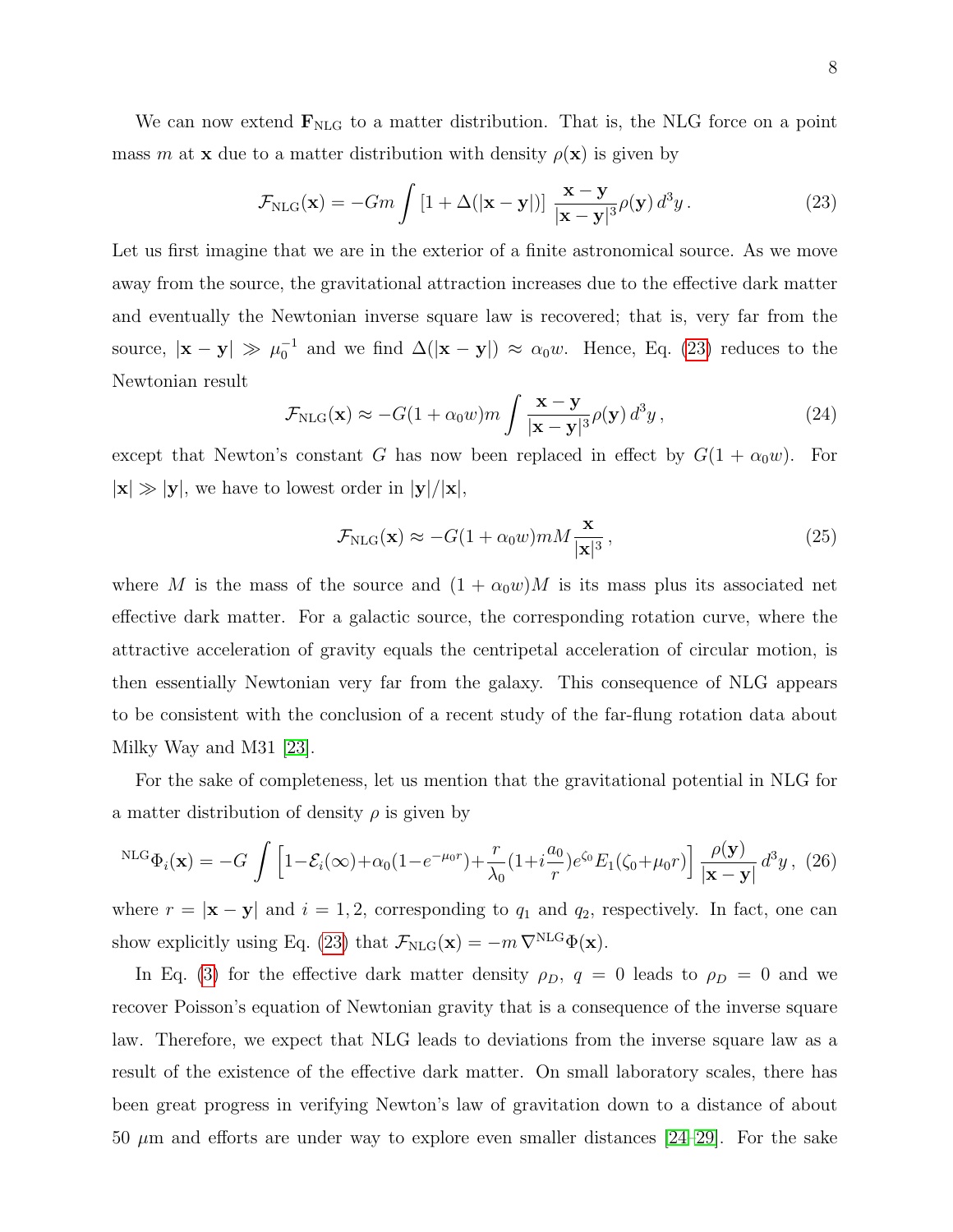of completeness, we mention here that the leading quantum correction to the Newtonian gravitational potential,  $-GM/r$ , due to mass M is given by [\[30\]](#page-25-1)

$$
-\frac{GM}{r}\left(1+\frac{17}{20\pi}\frac{L_P^2}{r^2}\right),
$$
\n(27)

where  $L_P = (\hbar G/c^3)^{1/2} \approx 10^{-33}$  cm is the Planck length. Meanwhile, terrestrial experiments regarding Newton's law and the measurement of Newton's constant of gravitation G continue at present [\[31,](#page-25-2) [32\]](#page-25-3). On the other hand, interesting experiments have been proposed recently to measure directly deviations from the inverse square law of gravity in the solar system out to 100 astronomical units (AU) and beyond [\[33–](#page-25-4)[36\]](#page-25-5). In any case, modifications are expected due to the presence of dark matter [\[37\]](#page-25-6). Finally, on larger galactic scales, we expect to determine the reciprocal kernel q from the rotation curves of spiral galaxies. By fitting the predictions of NLG with observational data, we hope to find  $a_0$ ,  $\alpha_0$  and  $\mu_0$ . However, in connection with the short-distance parameter  $a_0$ , reliable rotational data is not available very close to the center of the galactic bulge. It therefore appears that we could ignore the short-range parameter  $a_0$  when we compare the predictions of NLG with the rotation curves of spiral galaxies. In this way,  $\alpha_0$  and  $\mu_0$  have been determined; in fact,

<span id="page-8-0"></span>
$$
\alpha_0 = 10.94 \pm 2.56
$$
,  $\mu_0 = 0.059 \pm 0.028 \text{ kpc}^{-1}$ ,  $\lambda_0 = \frac{2}{\alpha_0 \mu_0} \approx 3 \pm 2 \text{ kpc}$  (28)

based on the observational data regarding nearby galaxies and clusters of galaxies [\[38\]](#page-25-7). We should mention the possibility that the three parameters of the reciprocal kernel could in principle depend upon cosmological time; here, however, we assume that they refer to the present cosmological epoch [\[10\]](#page-23-6). Regarding the observational determination of  $a_0$ , we note that a lower bound for  $a_0$ , namely,  $a_0 \gtrsim 10^{15}$  cm, or about 100 AU, was calculated in 2015 using the solar system data available at that time in connection with the perihelion precession rate of Saturn [\[39\]](#page-25-8). The implications of NLG for the solar system crucially depend on the value of  $a_0$  and we will employ current solar system data to improve the lower bound on  $a_0$  in Section IV.

The aim of this paper is to present a general discussion of the gravitational force within the framework of NLG; in particular, we henceforth focus on deviations from the inverse square law of gravitation in the solar system out to 100 AU and beyond, which could be measurable in principle via future experiments [\[33](#page-25-4)[–36\]](#page-25-5).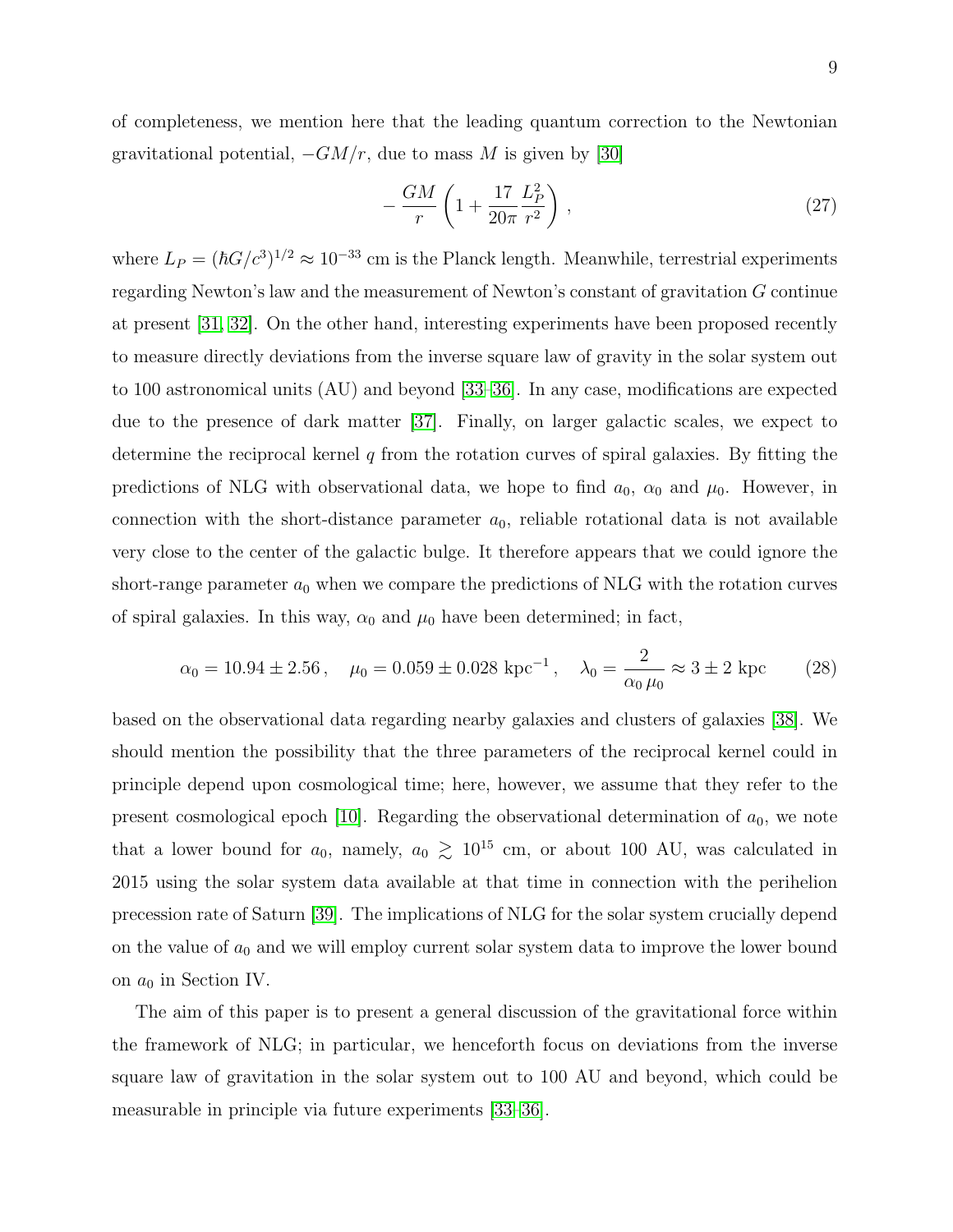## II. NLG FORCE IN THE SOLAR SYSTEM

Let us start with Eq. [\(23\)](#page-7-0) for the force of gravity according to NLG due to a compact object such as a star. We are interested in the force in the exterior of the source,  $|\mathbf{x}| > |\mathbf{y}|$ , but with

<span id="page-9-0"></span>
$$
|\mathbf{x} - \mathbf{y}| \ll \mu_0^{-1} \approx 17 \,\text{kpc} \,. \tag{29}
$$

This is the situation of interest in connection with solar system experimental proposals contained in Refs. [\[33](#page-25-4)[–36\]](#page-25-5). In view of Eq. [\(29\)](#page-9-0), we want to expand  $\Delta(r)$  in Eq. [\(23\)](#page-7-0) in powers of  $\mu_0 r \ll 1$ . To this end, we start with Eq. [\(22\)](#page-6-1), where  $\mathcal{E}(r)$  is given by Eqs. [\(14\)](#page-4-2) and [\(15\)](#page-5-2). For  $\mathcal{E}_1$  in Eq. [\(14\)](#page-4-2), let us expand  $E_1(\zeta_0 + \mu_0 r)$  in a Taylor series about  $E_1(\zeta_0)$  to get

$$
\mathcal{E}_1(r) = -\frac{1}{2}\alpha_0 \zeta_0 e^{\zeta_0} \sum_{n=1}^{\infty} \frac{(\mu_0 r)^n}{n!} E_1^{(n)}(\zeta_0).
$$
 (30)

From the definition of the exponential integral function in Eq. [\(10\)](#page-4-3), we find for  $n =$  $0, 1, 2, \cdots,$ 

$$
E_1^{(n+1)}(x) = (-1)^{n+1} n! \frac{e^{-x}}{x^{n+1}} W_n(x) , \qquad (31)
$$

where  $W_n$  is a polynomial of degree n defined by

$$
W_n(x) := \sum_{k=0}^n \frac{x^k}{k!} \,. \tag{32}
$$

For  $n \to \infty$ ,  $W_n(x) \to e^x$ . Furthermore, in terms of these polynomials, we have for  $\mathcal{E}_2(r)$  in Eq. [\(15\)](#page-5-2),

$$
\frac{a_0}{a_0 + r} e^{-\mu_0 r} = \sum_{n=0}^{\infty} (-1)^n W_n(\zeta_0) \left(\frac{r}{a_0}\right)^n,
$$
\n(33)

where  $r < a_0$  by assumption. Then, putting these results together, we have

$$
\mathcal{E}_1(r) = \frac{r}{\lambda_0} \sum_{n=0}^{\infty} \frac{(-1)^n}{n+1} W_n(\zeta_0) \left(\frac{r}{a_0}\right)^n \tag{34}
$$

and

$$
\mathcal{E}_2(r) = \frac{r}{\lambda_0} \sum_{n=0}^{\infty} (-1)^{n+1} \frac{n-1}{n+1} W_n(\zeta_0) \left(\frac{r}{a_0}\right)^n.
$$
 (35)

Remarkably, our expansions in powers of  $\mu_0 r \ll 1$ , where  $\mu_0^{-1} \approx 17$  kpc is the long-range parameter of the reciprocal kernel q, end up being in effect expansions in powers of  $r/a_0$ , where  $a_0$  is the short-range parameter of q. Writing Eq. [\(22\)](#page-6-1) in the form

$$
\Delta(r) = -\mathcal{E}(r) + \frac{r}{\lambda_0} \sum_{n=0}^{\infty} (-1)^{n+1} \frac{n-1}{(n+1)!} \zeta_0^n \left(\frac{r}{a_0}\right)^n, \tag{36}
$$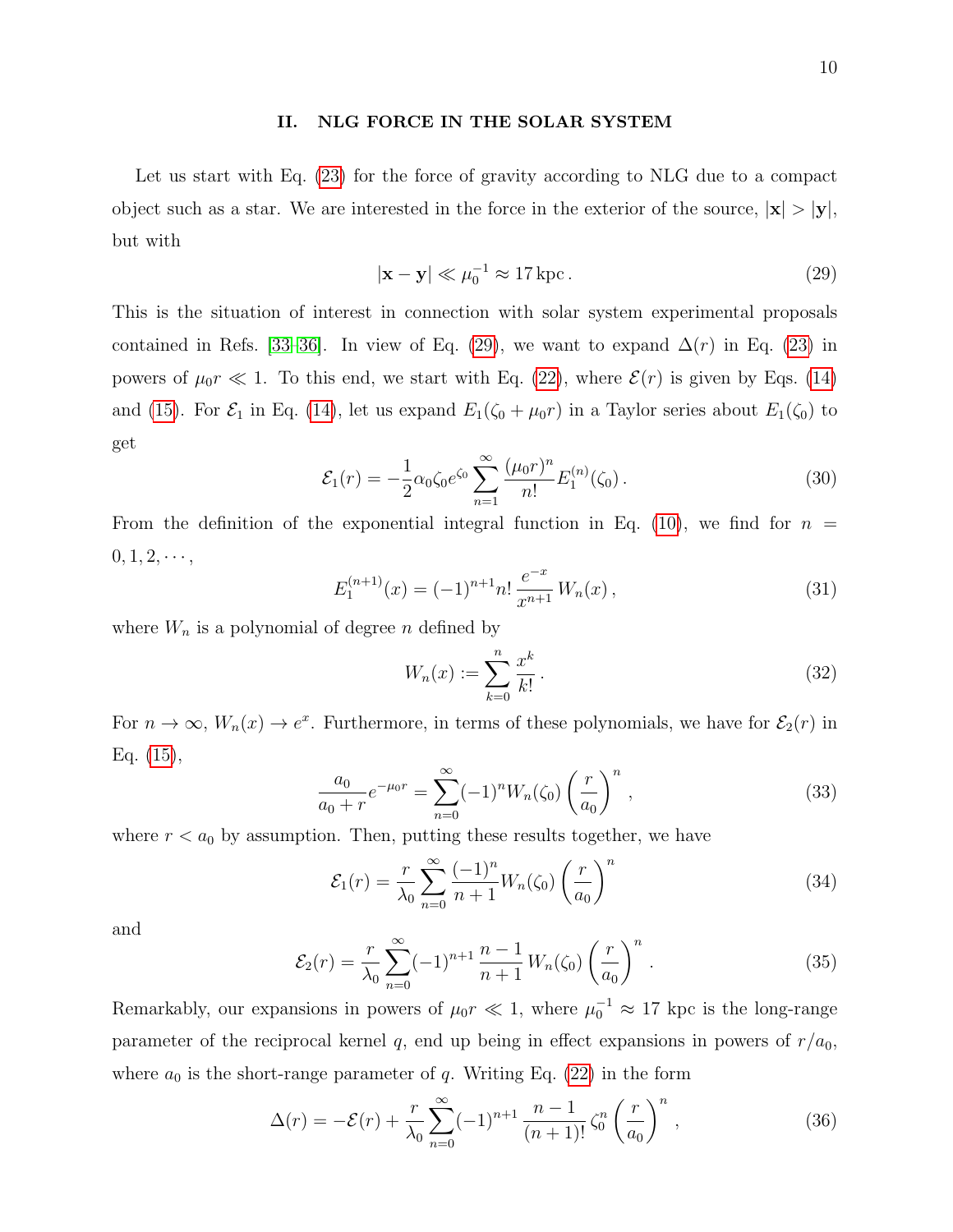we get expansions

<span id="page-10-0"></span>
$$
^{(1)}\Delta(r) = \frac{r}{\lambda_0} \sum_{n=1}^{\infty} \frac{(-1)^{n+1}}{n+1} \left[ W_n(\zeta_0) + \frac{n-1}{n!} \zeta_0^n \right] \left( \frac{r}{a_0} \right)^n \tag{37}
$$

and

<span id="page-10-1"></span>
$$
^{(2)}\Delta(r) = \frac{r}{\lambda_0} \sum_{n=1}^{\infty} (-1)^{n+1} \frac{n}{n+2} W_n(\zeta_0) \left(\frac{r}{a_0}\right)^{n+1}, \qquad (38)
$$

for  $q_1$  and  $q_2$ , respectively.

Let us write  $\Delta$  in Eq. [\(23\)](#page-7-0) as

<span id="page-10-2"></span>
$$
\Delta(|\mathbf{x} - \mathbf{y}|) = \sum_{n=2}^{\infty} \Delta_n(\zeta_0) \frac{|\mathbf{x} - \mathbf{y}|^n}{\lambda_0 a_0^{n-1}},
$$
\n(39)

where  $\Delta_n(\zeta_0)$  are dimensionless functions of  $\zeta_0 = \mu_0 a_0$ . Comparing relations [\(37\)](#page-10-0)–[\(38\)](#page-10-1) with Eq. [\(39\)](#page-10-2), we conclude that for  $n = 2, 3, 4, \dots$ ,

<span id="page-10-5"></span>
$$
^{(1)}\Delta_n(\zeta_0) = \frac{(-1)^n}{n} \left[ W_{n-1}(\zeta_0) + \frac{n-2}{(n-1)!} \zeta_0^{n-1} \right] \tag{40}
$$

and

<span id="page-10-6"></span>
$$
^{(2)}\Delta_n(\zeta_0) = (-1)^{n-1} \frac{n-2}{n} W_{n-2}(\zeta_0), \qquad (41)
$$

where  $W_n(\zeta_0) = \sum_{k=0}^n \zeta_0^k/k!$ . Therefore, depending on whether we use  $q_1$  or  $q_2$ , we find

<span id="page-10-3"></span>
$$
^{(1)}\Delta(r) = \frac{1}{2}(1+\zeta_0)\frac{r^2}{\lambda_0 a_0} - \frac{1}{3}(1+\zeta_0+\zeta_0^2)\frac{r^3}{\lambda_0 a_0^2} + \frac{1}{4}(1+\zeta_0+\frac{1}{2}\zeta_0^2+\frac{1}{2}\zeta_0^3)\frac{r^4}{\lambda_0 a_0^3} - \cdots
$$
 (42)

or

<span id="page-10-4"></span>
$$
^{(2)}\Delta(r) = \frac{1}{3}(1+\zeta_0)\frac{r^3}{\lambda_0 a_0^2} - \frac{1}{2}(1+\zeta_0 + \frac{1}{2}\zeta_0^2)\frac{r^4}{\lambda_0 a_0^3} + \cdots,
$$
\n(43)

respectively. We expect that these series converge for  $r < a_0$ . It is straightforward to calculate higher-order terms in these series, which we must substitute in Eq. [\(23\)](#page-7-0) in order to calculate general NLG deviations from Newton's law of universal gravitation. This is explicitly illustrated in the rest of this section for a spherically symmetric source.

## A. Spherically Symmetric Distribution of Matter

Imagine a spherically symmetric distribution of matter confined within a sphere of finite radius  $r_0$ . Each point particle of mass m has an accompanying sphere of effective dark matter of density mq surrounding it and the spherical symmetry of mass distribution naturally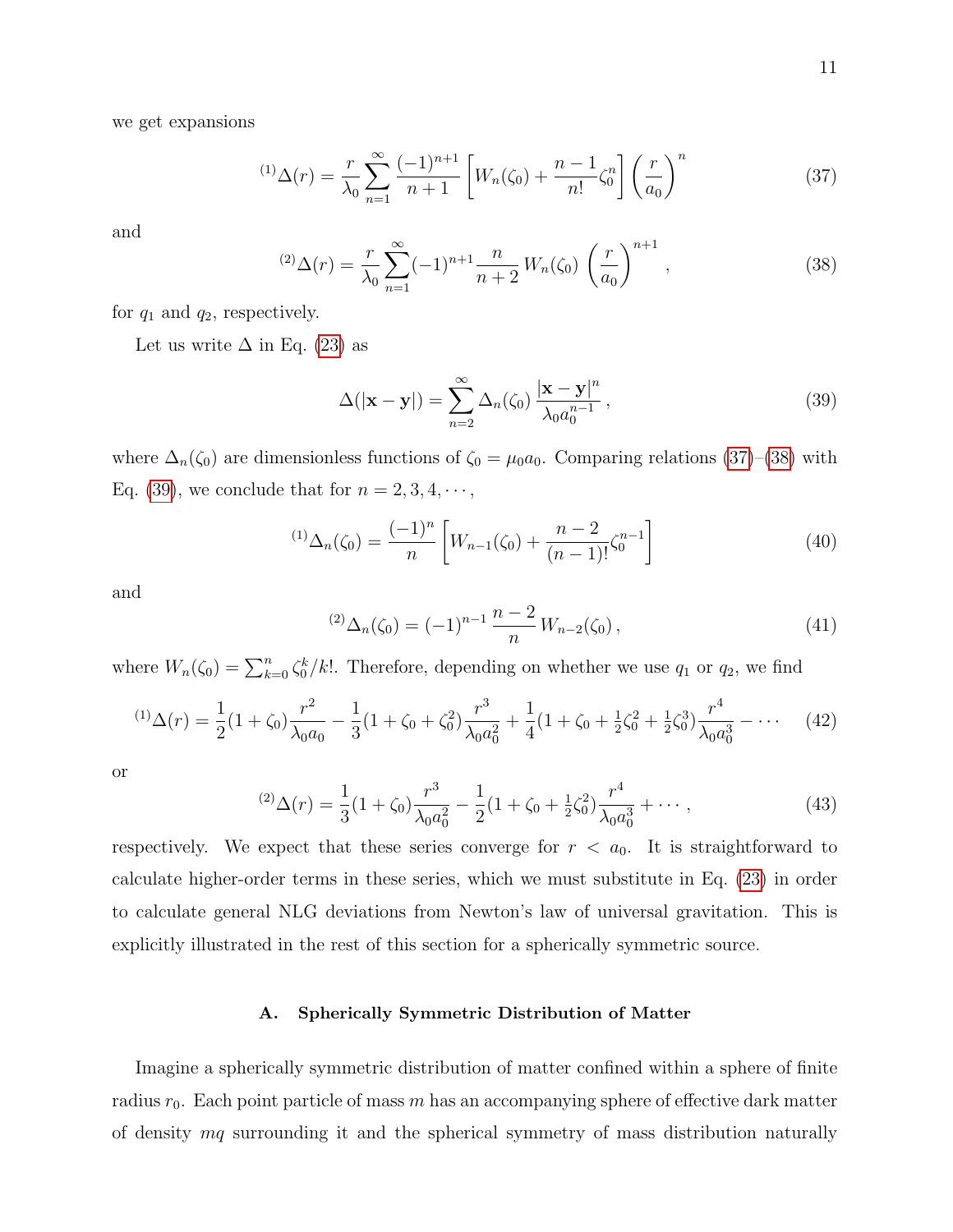results in an effective dark matter distribution that is spherically symmetric and concentric with the matter distribution. To see this in detail, consider a Cartesian coordinate system  $(x, y, z)$  with its origin at the center of the spherical source of radius  $r_0$ . In the convolution formula for  $\rho_D(\mathbf{x})$  in Eq. [\(3\)](#page-3-1), let the orientation of the coordinate system be such that  $\mathbf{x} = (0, 0, r)$  and  $\mathbf{y} = (y \sin \theta \cos \phi, y \sin \theta \sin \phi, y \cos \theta)$ , with no loss in generality. Then, after integration over the azimuthal angle  $\phi$ , we can write

$$
\rho_D(r) = 2\pi \int \rho(y) y^2 dy q(U) \sin \theta d\theta, \qquad (44)
$$

where

$$
U := |\mathbf{x} - \mathbf{y}| = (r^2 - 2ry\cos\theta + y^2)^{1/2}, \qquad \frac{\partial U}{\partial(\cos\theta)} = -\frac{ry}{U}.
$$
 (45)

The integration over the remaining angular coordinate is straightforward and results in

$$
\rho_D(r) = \frac{2\pi}{r} \int_0^{r_0} \rho(y) y \left[ \Psi(r+y) - \Psi(|r-y|) \right] dy, \tag{46}
$$

where

$$
\Psi(s) = \int^s q(u)u \, du \,. \tag{47}
$$

Let us next calculate the gravitational force experienced by a test point particle of mass m due to the concentric spherical distributions of  $\rho$  and  $\rho_D$ . The result is simply obtained via Newton's shell theorem, namely, the attractive force of gravity is radial with magnitude  $\mathcal{F}_N + \mathcal{F}_D$ , where  $\mathcal{F}_N$  is the strictly Newtonian part due to  $\rho$ ; that is,

$$
\mathcal{F}_N(R) = \frac{4\pi Gm}{R^2} \int_0^R \rho(r) r^2 \, dr \,, \quad \mathcal{F}_D(R) = \frac{4\pi Gm}{R^2} \int_0^R \rho_D(r) r^2 \, dr \,, \tag{48}
$$

where R is the distance from m to the common center of  $\rho$  and  $\rho_D$ .

In Appendix A,  $\rho_D(r)$  is explicitly worked out for a spherical source of constant density  $\rho_0$ . In this case, an exact analytic formula can be obtained for the force  $\mathcal{F}_D$  due to effective dark matter. On the other hand, we are interested in the deviations of the gravitational force from the inverse square law in the solar system in connection with recent experimental proposals [\[33](#page-25-4)[–36\]](#page-25-5); therefore, for practical purposes, we use the approximation scheme involved in expansions [\(42\)](#page-10-3)–[\(43\)](#page-10-4) to derive an alternative formula for  $\mathcal{F}_D(R)$  as described below.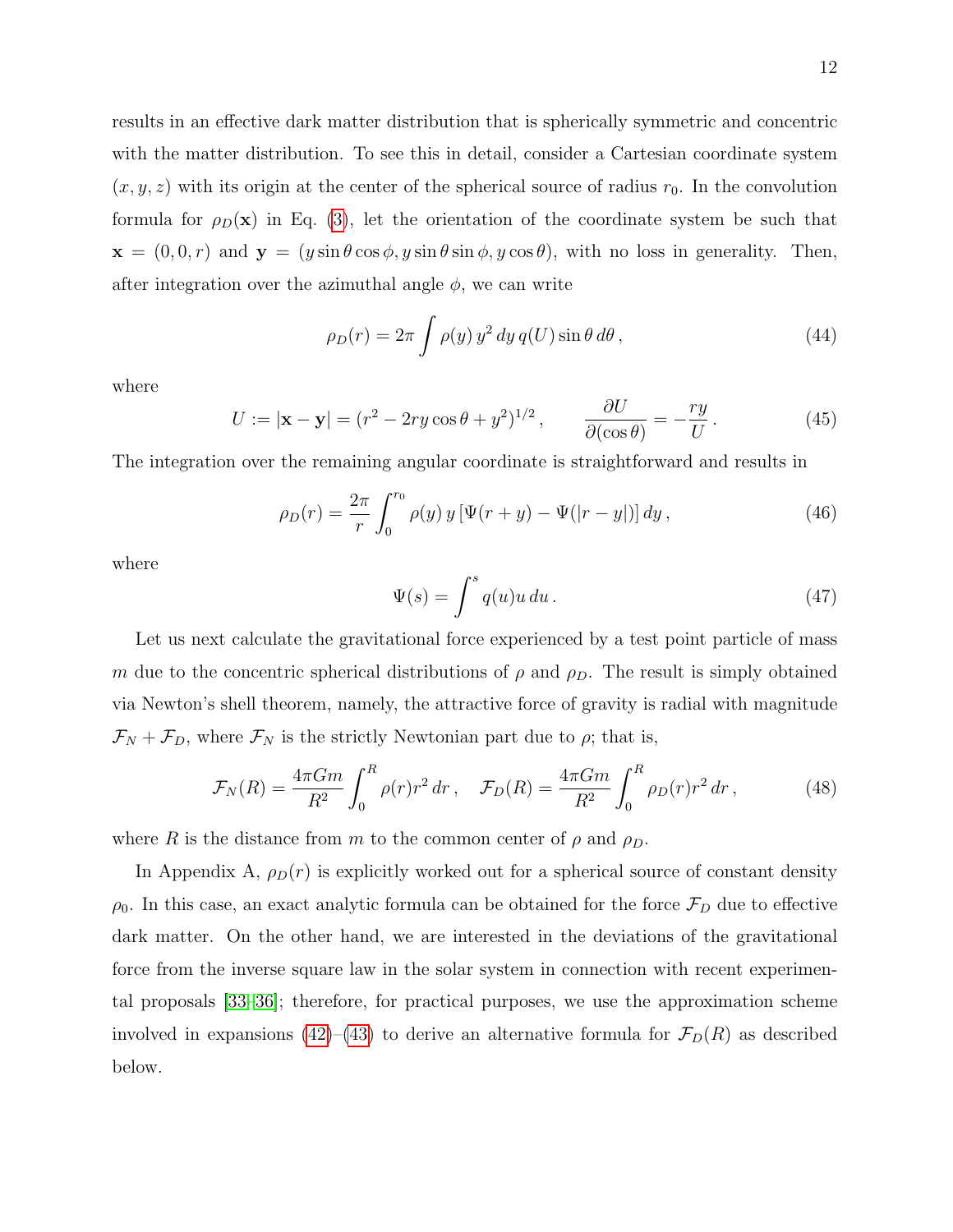# B. Alternative Formula for  $\mathcal{F}_D(R)$

Alternatively, we can use Eq. [\(23\)](#page-7-0) to compute the gravitational force in NLG when the source of mass M is spherically symmetric and confined within a sphere of radius  $r_0$ . To compute the relevant integral in Eq. [\(23\)](#page-7-0), we employ the same approach as in the previous subsection in order to find the gravitational force on  $m$  when it is located *outside* the source, namely,  $R > r_0$ . The force is then along the negative z direction and has magnitude  $\mathcal{F}_N + \mathcal{F}_D$ , where the Newtonian part is simply given by  $\mathcal{F}_N = GmM/R^2$  and the effective dark matter part is given by

<span id="page-12-0"></span>
$$
\mathcal{F}_D(R) = 2\pi G m \int_0^{r_0} \rho(y) y^2 \, dy \int_{-1}^1 \frac{\Delta(\mathcal{U})}{\mathcal{U}^3} (R - y \cos \theta) \, d(\cos \theta) \,, \tag{49}
$$

where  $\mathcal U$  is defined by

$$
\mathcal{U} := (R^2 - 2Ry \cos \theta + y^2)^{1/2}.
$$
\n(50)

In principle, expansions [\(42\)](#page-10-3) and [\(43\)](#page-10-4) could be continued for  $U < a_0$  and the resulting convergent infinite series could be used in Eq. [\(49\)](#page-12-0) to determine the contribution of effective dark matter to the gravitational force. That is, let us expand  $\Delta(\mathcal{U})$  in powers of U as in Eq. [\(39\)](#page-10-2). Then, with

$$
R - y\cos\theta = \frac{1}{2R}(\mathcal{U}^2 + R^2 - y^2)
$$
 (51)

and employing the same integration approach as above, we can write Eq. [\(49\)](#page-12-0) in the form

<span id="page-12-1"></span>
$$
\frac{1}{m}\mathcal{F}_D(R) = \frac{4\pi G}{R^2} \sum_{n=2}^{\infty} \frac{\Delta_n(\zeta_0)}{(n^2 - 1)\lambda_0 a_0^{n-1}} \int_0^{r_0} \mathcal{I}_n(y;R) \rho(y) y^2 dy.
$$
 (52)

Here, we have introduced

$$
\mathcal{I}_n(y;R) = \frac{1}{2y} \left[ (nR - y)(R + y)^n - (nR + y)(R - y)^n \right],\tag{53}
$$

which is an even function of y, while  $\mathcal{I}_n(y; -R) = (-1)^n \mathcal{I}_n(y; R)$ . We note that  $\mathcal{I}_n(0; R) =$  $(n^2-1)R^n$ ; moreover,  $\mathcal{I}_n(y;0) = -y^n$  for  $n =$  even, while  $\mathcal{I}_n(y;0) = 0$  for  $n =$  odd. Specifically,

$$
\mathcal{I}_2(y;R) = 3R^2 - y^2, \quad \mathcal{I}_3(y;R) = 8R^3, \quad \mathcal{I}_4(y;R) = 15R^4 + 10R^2y^2 - y^4,
$$
  

$$
\mathcal{I}_5(y;R) = 24R^5 + 40R^3y^2, \quad \mathcal{I}_6(y;R) = 35R^6 + 105R^4y^2 + 21R^2y^4 - y^6, \dots
$$
 (54)

Plugging these expressions into Eq. [\(52\)](#page-12-1), we find that the deviation from the Newtonian gravitational force involves the even moments of the mass density  $\rho$ .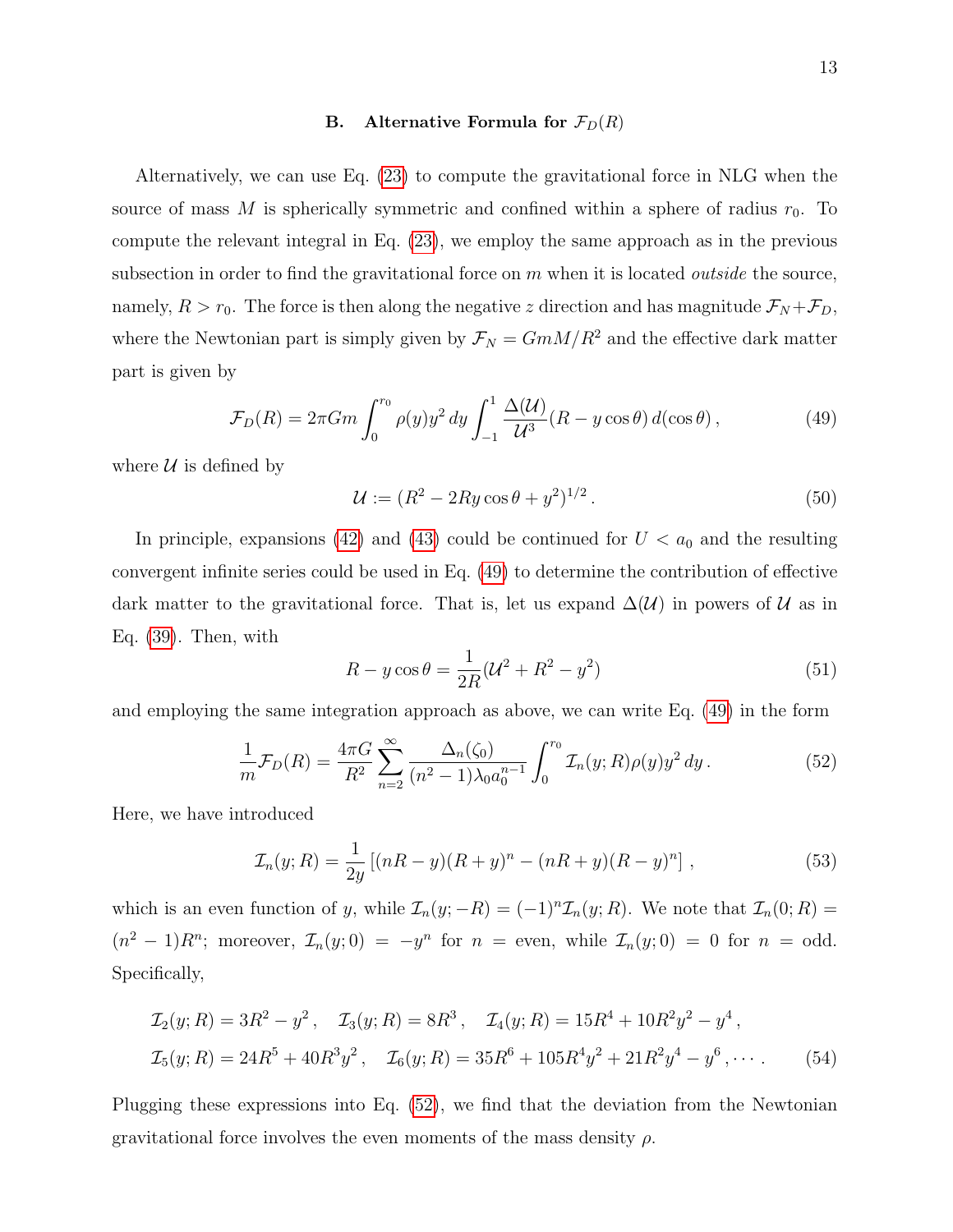To illustrate this general approach, we next calculate the NLG modification of the gravitational force explicitly for a spherical source of *constant* density  $\rho_0$ .

# C.  $\mathcal{F}_D(R)$  for a Spherical Source of Constant Density

Let us now assume that the density of matter is constant and equal to  $\rho_0$  such that the mass of the source is given by

$$
M = \frac{4\pi}{3}\rho_0 r_0^3. \tag{55}
$$

Then, the integration over the source in Eq. [\(52\)](#page-12-1) can be simply carried through and the result takes the form

<span id="page-13-1"></span>
$$
\frac{1}{m}\mathcal{F}_D(R) = \frac{GM}{\lambda_0 a_0} \left[ \Delta_2 \left( 1 - \frac{1}{5} \frac{r_0^2}{R^2} \right) + \Delta_3 \frac{R}{a_0} + \Delta_4 \left( 1 + \frac{2}{5} \frac{r_0^2}{R^2} - \frac{1}{35} \frac{r_0^4}{R^4} \right) \frac{R^2}{a_0^2} + \cdots \right], \quad (56)
$$

where we can now substitute  $\Delta_n(\zeta_0)$  from either Eq. [\(40\)](#page-10-5) or Eq. [\(41\)](#page-10-6) to determine the force due to the effective dark matter depending on whether we use reciprocal kernel  $q_1$  or  $q_2$ . Therefore, outside the source, we have the important result

<span id="page-13-0"></span>
$$
\frac{\mathcal{F}_D(R)}{\mathcal{F}_N(R)} = \frac{R^2}{\lambda_0 a_0} \left[ \Delta_2 \left( 1 - \frac{1}{5} \frac{r_0^2}{R^2} \right) + \Delta_3 \frac{R}{a_0} + \Delta_4 \left( 1 + \frac{2}{5} \frac{r_0^2}{R^2} - \frac{1}{35} \frac{r_0^4}{R^4} \right) \frac{R^2}{a_0^2} + \cdots \right].
$$
 (57)

As mentioned before, we are interested in the experiments [\[33,](#page-25-4) [35\]](#page-25-9) that propose to measure deviations from Newton's inverse square law in the solar system at the level of about 10<sup>−</sup><sup>7</sup> out to a distance of 100 AU. Let us note that with  $a_0 \gtrsim 100$  AU, the amplitude of NLG deviation from the inverse square law given by Eq.  $(57)$  at  $R = 100$  AU is

$$
\frac{R^2}{\lambda_0 a_0} \lesssim \frac{R}{\lambda_0} \approx 1.5 \times 10^{-7},\tag{58}
$$

where  $\lambda_0 \approx 3$  kpc in agreement with Eq. [\(28\)](#page-8-0). Furthermore, for the Sun,  $r_0 = R_{\odot} \approx$  $5 \times 10^{-3}$  AU; therefore, beyond the orbit of the Earth, terms of order  $r_0^2/R^2$  and higher may be neglected in Eqs. [\(56\)](#page-13-1)–[\(57\)](#page-13-0). This means that the NLG deviation from the Newtonian acceleration of gravity beyond the orbit of the Earth can be approximated by

<span id="page-13-2"></span>
$$
\frac{\mathcal{F}_D(R)}{\mathcal{F}_N(R)} \approx \frac{R^2}{\lambda_0 a_0} \sum_{n=0}^{\infty} \Delta_{n+2}(\zeta_0) \left(\frac{R}{a_0}\right)^n ,\qquad (59)
$$

which is due to the effective dark matter of the Sun. General expressions for <sup>(1)</sup> $\Delta_{n+2}(\zeta_0)$ and <sup>(2)</sup> $\Delta_{n+2}(\zeta_0)$ ,  $n = 0, 1, 2, \cdots$ , are given in Eqs. [\(40\)](#page-10-5)–[\(41\)](#page-10-6).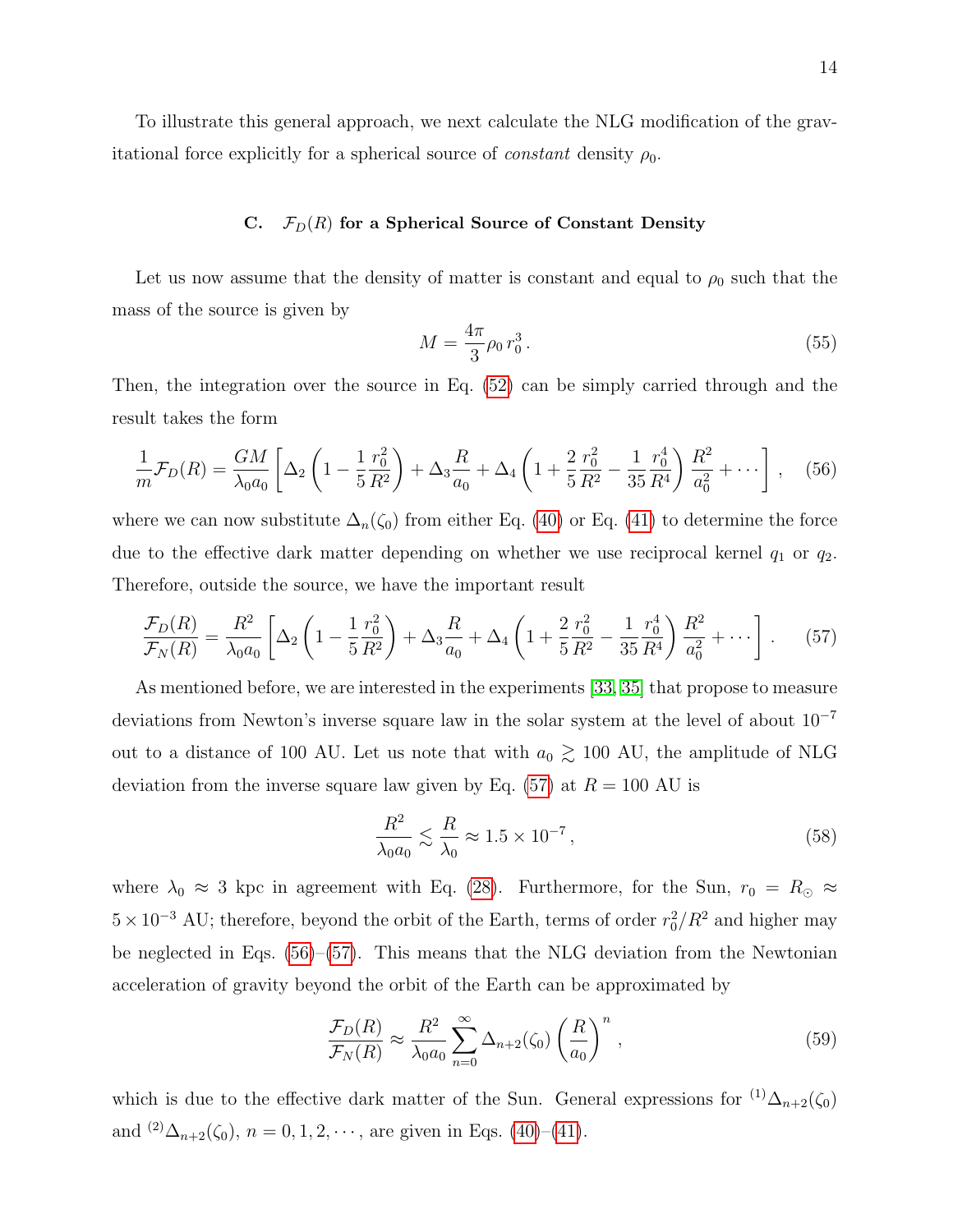The effective dark matter of the Sun affects the planetary orbits as well. The extra acceleration of gravity experienced by a planet outside the orbit of the Earth is given by

$$
\frac{1}{m}\mathcal{F}_D(R)|_{q=q_1} \approx \frac{GM_\odot}{\lambda_0 a_0} \left[ \frac{1}{2} (1+\zeta_0) - \frac{1}{3} (1+\zeta_0 + \zeta_0^2) \frac{R}{a_0} + \frac{1}{4} (1+\zeta_0 + \frac{1}{2}\zeta_0^2 + \frac{1}{2}\zeta_0^3) \frac{R^2}{a_0^2} + \cdots \right] \tag{60}
$$

or

$$
\frac{1}{m}\mathcal{F}_D(R)|_{q=q_2} \approx \frac{GM_\odot}{\lambda_0 a_0} \left[ \frac{1}{3} (1+\zeta_0) \frac{R}{a_0} - \frac{1}{2} (1+\zeta_0 + \frac{1}{2}\zeta_0^2) \frac{R^2}{a_0^2} + \cdots \right],\tag{61}
$$

depending upon whether we use  $q_1$  or  $q_2$  for the reciprocal kernel of NLG. We now turn to the general implications of Eq. [\(56\)](#page-13-1) for the orbits of planets in the solar system.

# III. NLG: PLANETARY ORBITS IN THE SOLAR SYSTEM

Imagine a planet of mass  $m$  in orbit about a star of mass  $M$  within the framework of Newtonian mechanics. This is the standard classical two-body problem in Newtonian celestial mechanics and it is possible to formulate it exactly within the Newtonian regime of NLG by taking due account of the effective dark matter of the star as well as the planet. To simplify matters, however, we write the equation of relative motion in our case as

<span id="page-14-0"></span>
$$
\frac{d^2 \mathbf{R}}{dt^2} + \frac{GM\mathbf{R}}{R^3} = -\mathbb{F}(R)\frac{\mathbf{R}}{R},\qquad(62)
$$

where we have assumed  $m \ll M$ ,  $M + m \approx M$  and that the force due to the planet's effective dark matter can be neglected. Here,  $F(R)$  is the magnitude of the perturbing function due to the effective dark matter of the star. The NLG perturbing force is central, attractive and conservative; hence, the relative orbit is planar. In the background Cartesian coordinate system  $(X, Y, Z)$ , let  $(X, Y)$  be the orbital plane; moreover, we introduce polar coordinates  $(R, \varphi)$  such that  $X = R \cos \varphi$  and  $Y = R \sin \varphi$ . The unperturbed relative orbit is an ellipse in the  $(X, Y)$  plane with one of its foci at the origin of coordinates. That is, when we turn off the perturbation in Eq. [\(62\)](#page-14-0),  $\mathbf{R} = (X, Y, Z)$  with  $Z = 0$  and

<span id="page-14-1"></span>
$$
R = \frac{\mathbb{A}_0 (1 - \mathbb{E}_0^2)}{1 + \mathbb{E}_0 \cos(\varphi - \mathbb{G}_0)},\tag{63}
$$

where  $A_0$ ,  $\mathbb{E}_0$  and  $\mathbb{G}_0$  are the semimajor axis, eccentricity and argument of the pericenter of the unperturbed relative orbit, respectively. The unperturbed pericenter has coordinates

$$
\mathbb{A}_0(1-\mathbb{E}_0)(\cos \mathbb{G}_0, \sin \mathbb{G}_0, 0). \tag{64}
$$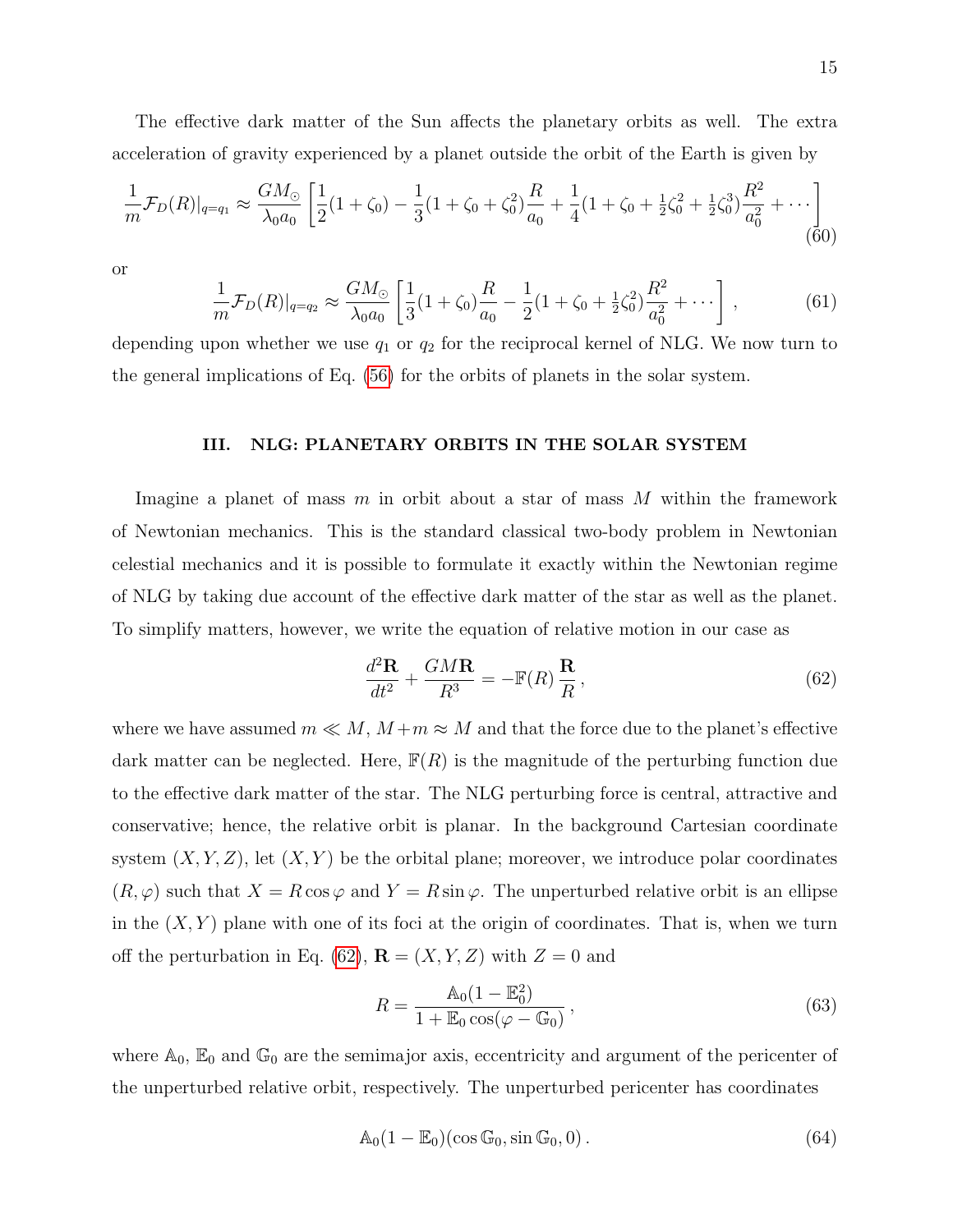Moreover, motion along the unperturbed orbit takes place such that

$$
\frac{d\varphi}{dt} = \frac{L_0}{R^2}, \qquad L_0 = [GM\mathbb{A}_0(1 - \mathbb{E}_0^2)]^{1/2}, \qquad (65)
$$

where  $mL_0$  is the orbital angular momentum of the unperturbed relative orbit. Let T be the period of the unperturbed orbit, then the Keplerian frequency  $\Omega$  is given by

<span id="page-15-0"></span>
$$
\Omega = \frac{2\pi}{T}, \qquad \Omega^2 = \frac{GM}{\mathbb{A}_0^3}.
$$
\n(66)

For the perturbed system [\(62\)](#page-14-0), the instantaneous position and velocity of the relative motion define an *osculating* ellipse that is momentarily tangent to the perturbed orbit; therefore, the perturbed relative motion can be described via the evolution of the osculating ellipse given by the Lagrange planetary equations [\[40\]](#page-26-0). In the present planar case, the Lagrange planetary equations reduce to

<span id="page-15-1"></span>
$$
\frac{d\mathbb{A}}{dt} = -\frac{2\mathbb{E}\sin(\varphi - \mathbb{G})}{\Omega(1 - \mathbb{E}^2)^{1/2}} \mathbb{F}(R) ,\qquad(67)
$$

<span id="page-15-2"></span>
$$
\frac{d\mathbb{E}}{dt} = \frac{1 - \mathbb{E}^2}{2\mathbb{A}\,\mathbb{E}} \frac{d\mathbb{A}}{dt},\tag{68}
$$

$$
\frac{d\mathbb{G}}{dt} = \frac{(1 - \mathbb{E}^2)^{1/2}}{\mathbb{A} \mathbb{E} \Omega} \mathbb{F}(R) \cos(\varphi - \mathbb{G}). \tag{69}
$$

To reveal the long-term behavior of the perturbed Keplerian system [\(62\)](#page-14-0), we average over the "fast" Keplerian motion of frequency Ω. In our approximation scheme, we define the average of a function  $f$  by

$$
\langle f \rangle = \frac{1}{T} \int_0^T f dt = \frac{1}{2\pi} (1 - \mathbb{E}_0^2)^{3/2} \int_0^{2\pi} \frac{f(\varphi) d\varphi}{[1 + \mathbb{E}_0 \cos(\varphi - \mathbb{G}_0)]^2}, \tag{70}
$$

where Eqs.  $(63)$ – $(66)$  for the unperturbed orbit have been employed. Let us now write

$$
\mathbb{F}(R) = \sum_{n=0}^{\infty} \mathbb{F}_n R^n, \qquad \mathbb{F}_n = \frac{GM}{\lambda_0 a_0^{n+1}} \Delta_{n+2}, \tag{71}
$$

using Eq. [\(59\)](#page-13-2). Here, R is given by Eq. [\(63\)](#page-14-1) for the unperturbed orbit. Averaging Eqs. [\(67\)](#page-15-1)–  $(68)$ , we find

$$
\left\langle \frac{d\mathbb{A}}{dt} \right\rangle = \left\langle \frac{d\mathbb{E}}{dt} \right\rangle = 0, \qquad (72)
$$

which means that on average the shape and size of the orbit remain unchanged. Moreover, the Keplerian ellipse slowly precesses and the rate of precession is given by

<span id="page-15-3"></span>
$$
\left\langle \frac{d\mathbb{G}}{dt} \right\rangle = -\frac{1}{\mathbb{E}_0 \,\Omega} \sum_{n=0}^{\infty} \mathbb{A}_0^{n-1} (1 - \mathbb{E}_0^2)^{n+2} \mathbb{F}_n \, \mathbb{I}_n \,, \tag{73}
$$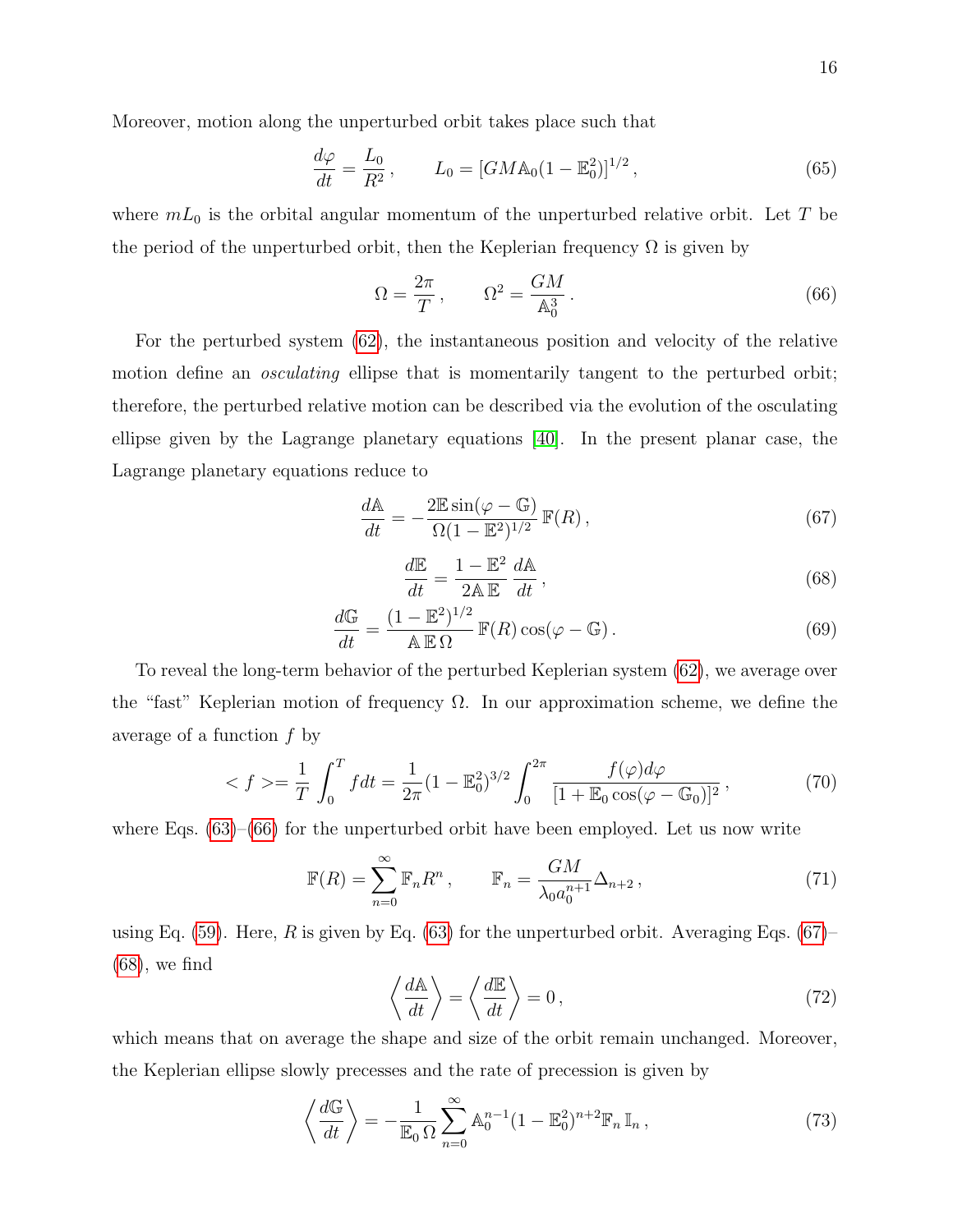where

<span id="page-16-2"></span>
$$
\mathbb{I}_n = -\frac{1}{2\pi} \int_{\eta_0}^{\eta_0 + 2\pi} \frac{\cos \eta \, d\eta}{(1 + \mathbb{E}_0 \cos \eta)^{n+2}}.
$$
\n(74)

Here,  $\eta_0$  is a constant. By taking derivatives of the integrals below with respect to the eccentricity  $\mathbb{E}_0$ ,

$$
\frac{1}{2\pi} \int_{\eta_0}^{\eta_0 + 2\pi} \frac{d\eta}{1 + \mathbb{E}_0 \cos \eta} = \frac{1}{(1 - \mathbb{E}_0^2)^{1/2}}, \quad \frac{1}{2\pi} \int_{\eta_0}^{\eta_0 + 2\pi} \frac{d\eta}{(1 + \mathbb{E}_0 \cos \eta)^2} = \frac{1}{(1 - \mathbb{E}_0^2)^{3/2}}, \quad (75)
$$

we can evaluate  $\mathbb{I}_0$  and  $\mathbb{I}_1$ . More generally,

$$
\mathbb{E}_0 \frac{\partial \mathbb{I}_n}{\partial \mathbb{E}_0} = (n+2)[\mathbb{I}_{n+1} - \mathbb{I}_n].
$$
\n(76)

In this way, we find

$$
\mathbb{I}_0 = \frac{\mathbb{E}_0}{(1 - \mathbb{E}_0^2)^{3/2}}, \quad \mathbb{I}_1 = \frac{3}{2} \frac{\mathbb{E}_0}{(1 - \mathbb{E}_0^2)^{5/2}}, \quad \mathbb{I}_2 = \frac{1}{2} \frac{(4 + \mathbb{E}_0^2)\mathbb{E}_0}{(1 - \mathbb{E}_0^2)^{7/2}}, \text{ etc.}
$$
 (77)

Substituting these results in Eq. [\(73\)](#page-15-3), we find for the rate of pericenter precession

$$
\left\langle \frac{d\mathbb{G}}{dt} \right\rangle = -\frac{GM}{\lambda_0 a_0} \frac{(1 - \mathbb{E}_0^2)^{1/2}}{\mathbb{A}_0 \Omega} \left[ \Delta_2 + \frac{3}{2} \Delta_3 \frac{\mathbb{A}_0}{a_0} + \frac{1}{2} \Delta_4 (4 + \mathbb{E}_0^2) \frac{\mathbb{A}_0^2}{a_0^2} + \cdots \right]. \tag{78}
$$

This general result can also be obtained by studying the average motion of the Runge-Lenz vector, as explained below.

## A. Precession of the Runge-Lenz Vector

For the perturbed Keplerian system  $(62)$ , we define the Runge-Lenz vector  $\mathbf Q$  by

<span id="page-16-0"></span>
$$
\mathbf{Q} := \mathbf{V} \times \mathbf{L} - GM\frac{\mathbf{R}}{R},\tag{79}
$$

where  $V = dR/dt$  and  $L = R \times V$  are the relative velocity and specific orbital angular momentum of the relative motion, respectively. The latter is in the  $Z$  direction and has magnitude  $L$ . It follows from Eqs. [\(62\)](#page-14-0) and [\(79\)](#page-16-0) that

<span id="page-16-1"></span>
$$
\frac{d\mathbf{Q}}{dt} = -\mathbb{F}(R)\frac{\mathbf{R}}{R} \times \mathbf{L} = L\mathbb{F}(-\sin\varphi, \cos\varphi, 0),\tag{80}
$$

in the background Cartesian system of coordinates. For the unperturbed orbit, Q is a constant of the motion and is given by

$$
\mathbf{Q}_0 := GM\mathbb{E}_0 \left(\cos \mathbb{G}_0, \sin \mathbb{G}_0, 0\right). \tag{81}
$$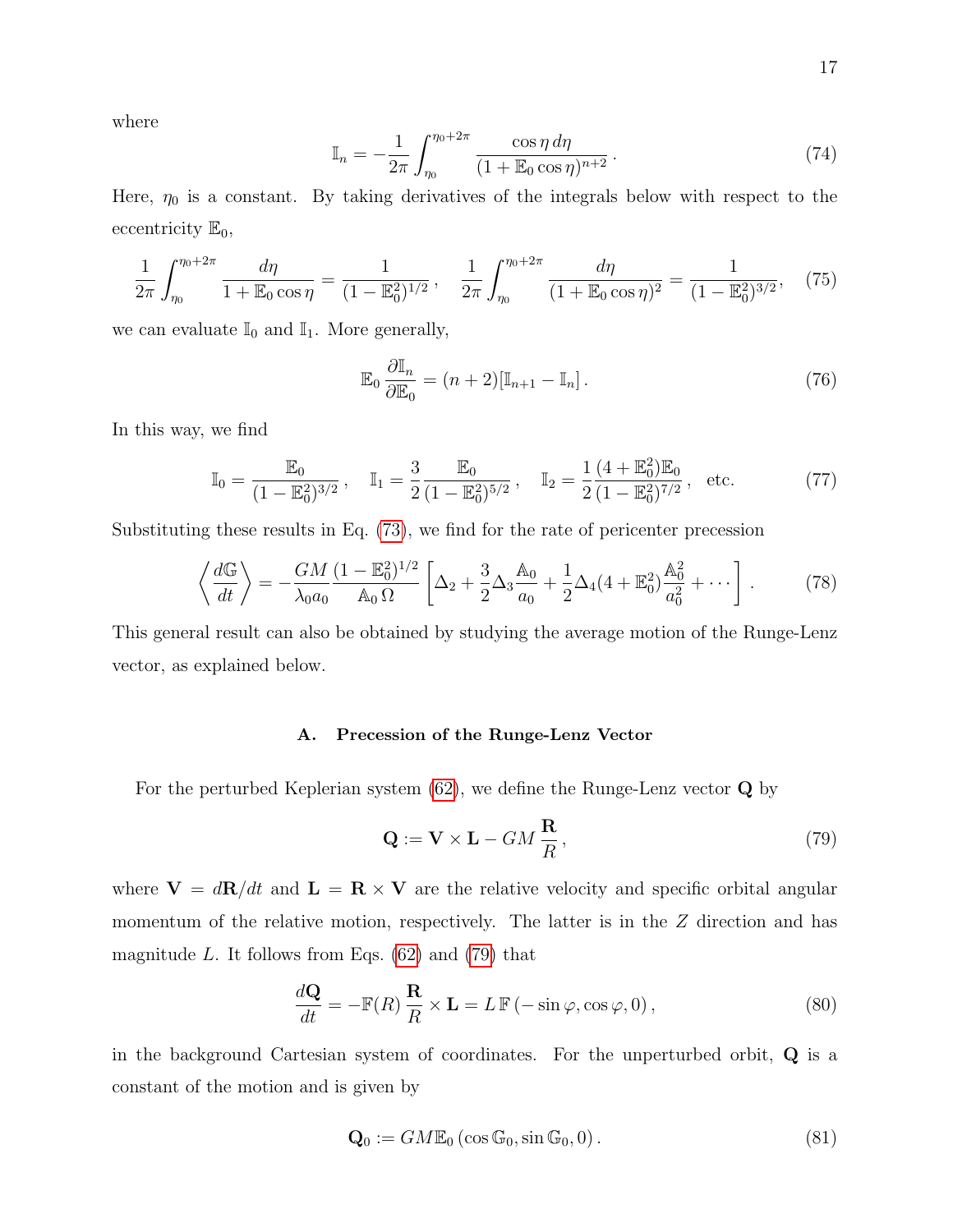The Runge-Lenz vector points in the direction of the pericenter and its magnitude is characterized by the eccentricity of the orbit; indeed, it vanishes for a circular Keplerian orbit.

For a small perturbing function as in Eq.  $(62)$ , the rate of temporal variation of Q is "slow"; therefore, its overall precession becomes evident once we average Eq. [\(80\)](#page-16-1) over the "fast" Keplerian motion. Employing the same averaging procedure as in the first part of this section, we find

<span id="page-17-0"></span>
$$
\left\langle \frac{d\mathbf{Q}}{dt} \right\rangle = \mathbb{Q} \left( -\sin \mathbb{G}_0, \cos \mathbb{G}_0, 0 \right),\tag{82}
$$

where

$$
\mathbb{Q} = -L_0 \sum_{n=0}^{\infty} \mathbb{A}_0^n (1 - \mathbb{E}_0^2)^{n+3/2} \mathbb{F}_n \mathbb{I}_n.
$$
\n(83)

In computing the average in Eq. [\(82\)](#page-17-0), we have assumed  $\varphi - \mathbb{G}_0 = \eta$  and used the integrals

$$
\frac{1}{2\pi} \int_0^{2\pi} \frac{\sin \varphi \, d\varphi}{\left[1 + \mathbb{E}_0 \cos(\varphi - \mathbb{G}_0)\right]^{n+2}} = -\mathbb{I}_n \sin \mathbb{G}_0, \tag{84}
$$

$$
\frac{1}{2\pi} \int_0^{2\pi} \frac{\cos \varphi \, d\varphi}{[1 + \mathbb{E}_0 \cos(\varphi - \mathbb{G}_0)]^{n+2}} = -\mathbb{I}_n \cos \mathbb{G}_0,
$$
\n(85)

where  $\mathbb{I}_n$  is given by Eq. [\(74\)](#page-16-2).

Finally, we can write

$$
\left\langle \frac{d\mathbf{Q}}{dt} \right\rangle = \boldsymbol{\omega} \times \mathbf{Q}_0, \qquad (86)
$$

where frequency  $\omega$  points in the Z direction and its magnitude  $\omega$  is the rate of pericenter precession. Therefore,

$$
\omega = \frac{\mathbb{Q}}{GM\mathbb{E}_0} = -\frac{1}{\mathbb{E}_0 \Omega} \sum_{n=0}^{\infty} \mathbb{A}_0^{n-1} (1 - \mathbb{E}_0^2)^{n+2} \mathbb{F}_n \mathbb{I}_n ,
$$
\n(87)

in agreement with Eq. [\(73\)](#page-15-3).

IV. IMPROVED LOWER BOUND FOR  $a_0$ 

The nonlocal modifications of gravity in the solar system crucially depend on the shortrange parameter  $a_0$  of the reciprocal kernel. To emphasize this point, let us write the result of the previous section for the perihelion precession frequency of planets beyond the Earth more explicitly as follows:

$$
\omega|_{q=q_1} = -\frac{1}{2} \Omega \frac{\mathbb{A}_0^2}{\lambda_0 a_0} (1 - \mathbb{E}_0^2)^{1/2} \Big[ 1 + \zeta_0 - (1 + \zeta_0 + \zeta_0^2) \frac{\mathbb{A}_0}{a_0} + (1 + \zeta_0 + \frac{1}{2} \zeta_0^2 + \frac{1}{2} \zeta_0^3)(1 + \frac{1}{4} \mathbb{E}_0^2) \frac{\mathbb{A}_0^2}{a_0^2} - \cdots \Big],
$$
\n(88)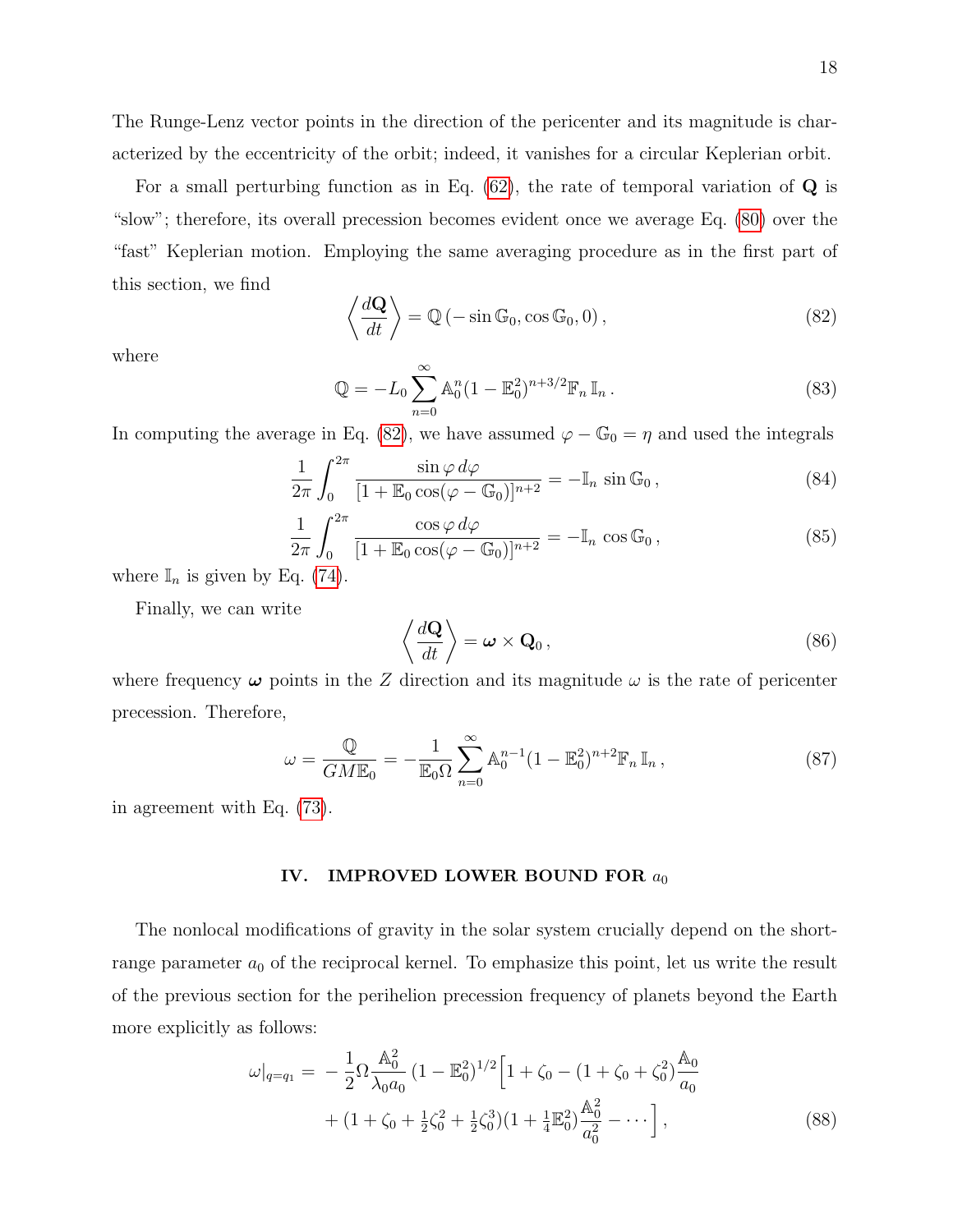$$
\omega|_{q=q_2} = -\frac{1}{2} \Omega \frac{\mathbb{A}_0^2}{\lambda_0 a_0} (1 - \mathbb{E}_0^2)^{1/2} \Big[ (1 + \zeta_0) \frac{\mathbb{A}_0}{a_0} \n- 2(1 + \zeta_0 + \frac{1}{2} \zeta_0^2)(1 + \frac{1}{4} \mathbb{E}_0^2) \frac{\mathbb{A}_0^2}{a_0^2} + \cdots \Big],
$$
\n(89)

where  $\Omega$  is the Keplerian frequency of the planetary orbit and  $\zeta_0 = a_0\mu_0$ . In these expression, the terms in the square brackets up to and including those proportional to  $\mathbb{A}_0/a_0$  agree with the results of previous work [\[10,](#page-23-6) [39\]](#page-25-8); however, terms of order  $(\mathbb{A}_0/a_0)^2$  and higher are new.

In principle, solar system observations can be used to limit the magnitude of the shortdistance parameter  $a_0$  [\[41\]](#page-26-1). In 2015, observational data regarding the rate of perihelion precession of Saturn was employed to set an important lower bound on  $a_0$  of about  $10^{15}$  cm; in fact,  $a_0 \gtrsim 2 \times 10^{15}$  cm if  $q_1$  was used for the reciprocal kernel of NLG in the Newtonian regime, whereas  $a_0 \gtrsim \frac{1}{2} \times 10^{15}$  cm if  $q_2$  was used [\[39\]](#page-25-8). Specifically, to avoid conflict with highprecision ephemerides, it was assumed that nonlocal gravity should not produce an extra shift in the perihelion precession of Saturn that in absolute magnitude would be greater that  $2 \times 10^{-3}$  seconds of arc per century. To get a significant lower bound on  $a_0$  in this way, the planetary orbit should be rather far from the Sun [\[39\]](#page-25-8). Indeed, Saturn's orbit has a semimajor axis  $\mathbb{A}_0 \approx 9.58$  AU, eccentricity  $\mathbb{E}_0 \approx 0.0565$  and an orbital period  $T \approx 29.46$  yr. In the meantime, improved data for the rate of perihelion precession of Saturn has become available [\[42\]](#page-26-2). Based on the new data, we can now assume that the absolute magnitude of the extra contribution of nonlocal gravity to the rate of perihelion precession of Saturn must not exceed  $0.67 \times 10^{-3}$  seconds of arc per century. This conservative estimate increases by a factor of 3 the lower limit on  $a_0$ . That is, if the reciprocal kernel of nonlocal gravity is  $q_1$ , we find  $a_0 \gtrsim 400$  AU. However, if the reciprocal kernel is  $q_2$ , we find  $a_0 \gtrsim 100$  AU.

# V. DISCUSSION

This paper goes beyond the preliminary calculations contained in previous work [\[10,](#page-23-6) [39\]](#page-25-8) and presents a general treatment of the NLG deviations from the inverse square law of gravity in the solar system. To obtain explicit expressions for the deviations due to NLG, we have assumed that the Sun has uniform density and is spherically symmetric. In the Newtonian regime of NLG, the nonlocal aspect of the universal gravitational interaction appears in effect as dark matter. The results of the present investigation are expected to be of interest in connection with future experiments that will look for the signature of dark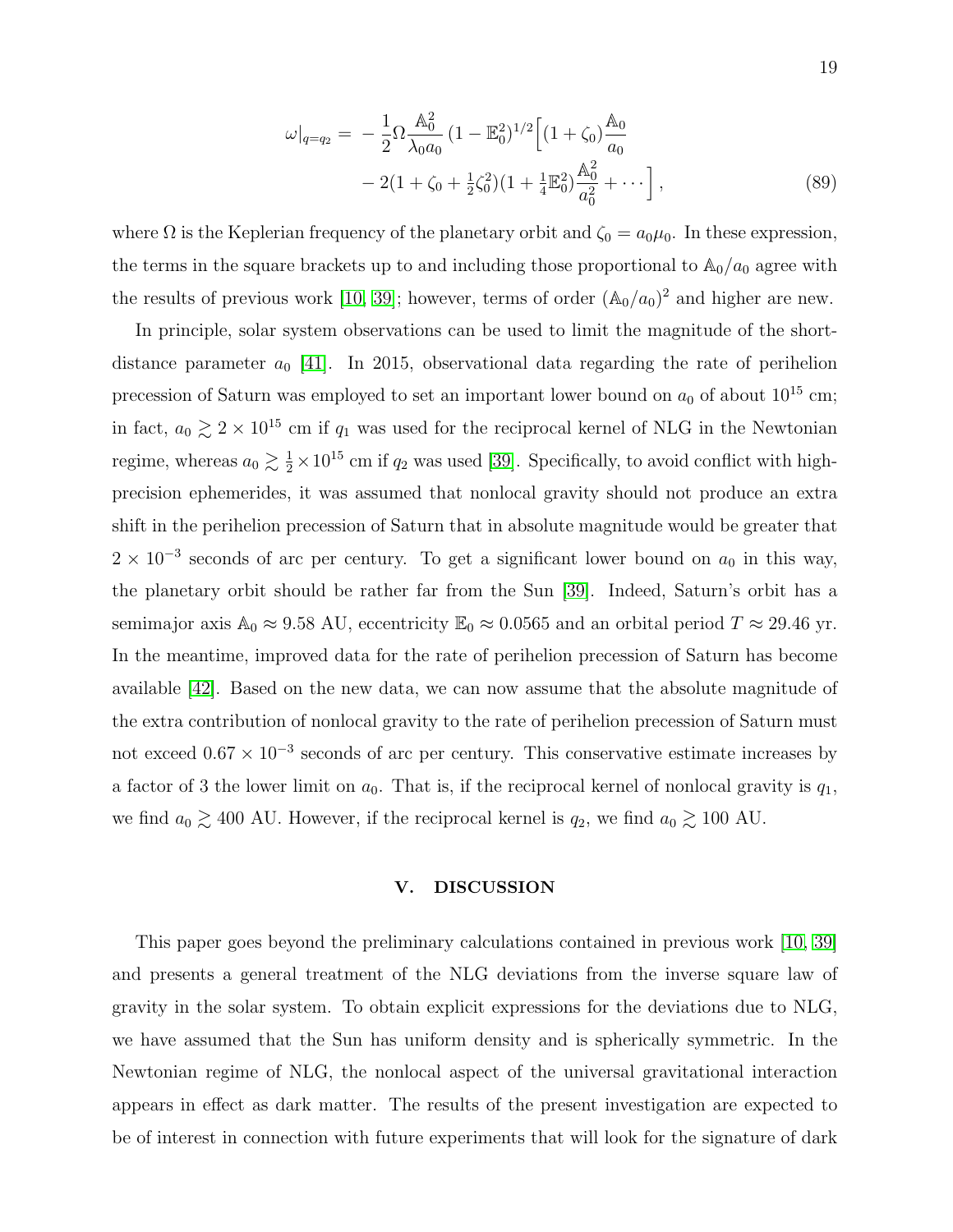matter in the solar system [\[33–](#page-25-4)[36\]](#page-25-5); moreover, such experiments may indeed determine the short-range parameter  $a_0$  of the reciprocal kernel q. Meanwhile, employing new observational data regarding the perihelion precession rate of Saturn, we provide a new lower limit for the short-range parameter  $a_0$  of the reciprocal kernel that is an improvement by a factor of 3 over the old one [\[39\]](#page-25-8).

### Acknowledgments

B. M. is grateful to Lorenzo Iorio for helpful discussions. The work of M. R. has been supported by the Ferdowsi University of Mashhad.

## Appendix A:  $\rho_D(r)$  for a Spherical Constant Density Object

Imagine a spherical system with *constant* density of matter up to radius  $r_0$ . That is,  $\rho(r) = \rho_0$  for  $r \in [0, r_0]$  and otherwise  $\rho(r) = 0$ . We use a Cartesian coordinate system with its origin at the center of the sphere. We want to compute  $\rho_D$  throughout space using the convolution formula given in Eq. [\(3\)](#page-3-1) with  $q = q_1$  or  $q = q_2$ . Let us note that q and  $\rho$  are spherically symmetric; therefore,  $\rho_D(\mathbf{x})$  is spherically symmetric as well and is thus only a function of  $r = |\mathbf{x}|$ . For the sake of simplicity, we use below

$$
\hat{r} := \mu_0 r \,, \qquad \hat{r}_0 := \mu_0 r_0 \,.
$$
\n(A1)

1.  $q = q_1$ 

Let us first choose  $q = q_1$ , which can now be written as

$$
q_1 = \frac{\alpha_0 \mu_0^3}{8\pi} \frac{1 + \zeta_0 + \hat{U}}{\hat{U}(\zeta_0 + \hat{U})} e^{-\hat{U}}, \tag{A2}
$$

where  $\alpha_0 := 2/(\lambda_0 \mu_0)$ ,  $\zeta_0 := \mu_0 a_0$  and

$$
\hat{U} := \mu_0 |\mathbf{x} - \mathbf{y}| = \mu_0 (r^2 + y^2 - 2ry \cos \theta)^{1/2}, \qquad y = |\mathbf{y}|.
$$
 (A3)

With no loss in generality, we have assumed here that **x** is in the z direction and  $\theta$  is the polar angle of y. Therefore,

$$
^{(1)}\rho_D(r) = \frac{\alpha_0 \rho_0}{4} \int \frac{1 + \zeta_0 + \hat{U}}{\hat{U}(\zeta_0 + \hat{U})} e^{-\hat{U}} \hat{y}^2 d\hat{y} \sin \theta d\theta, \qquad (A4)
$$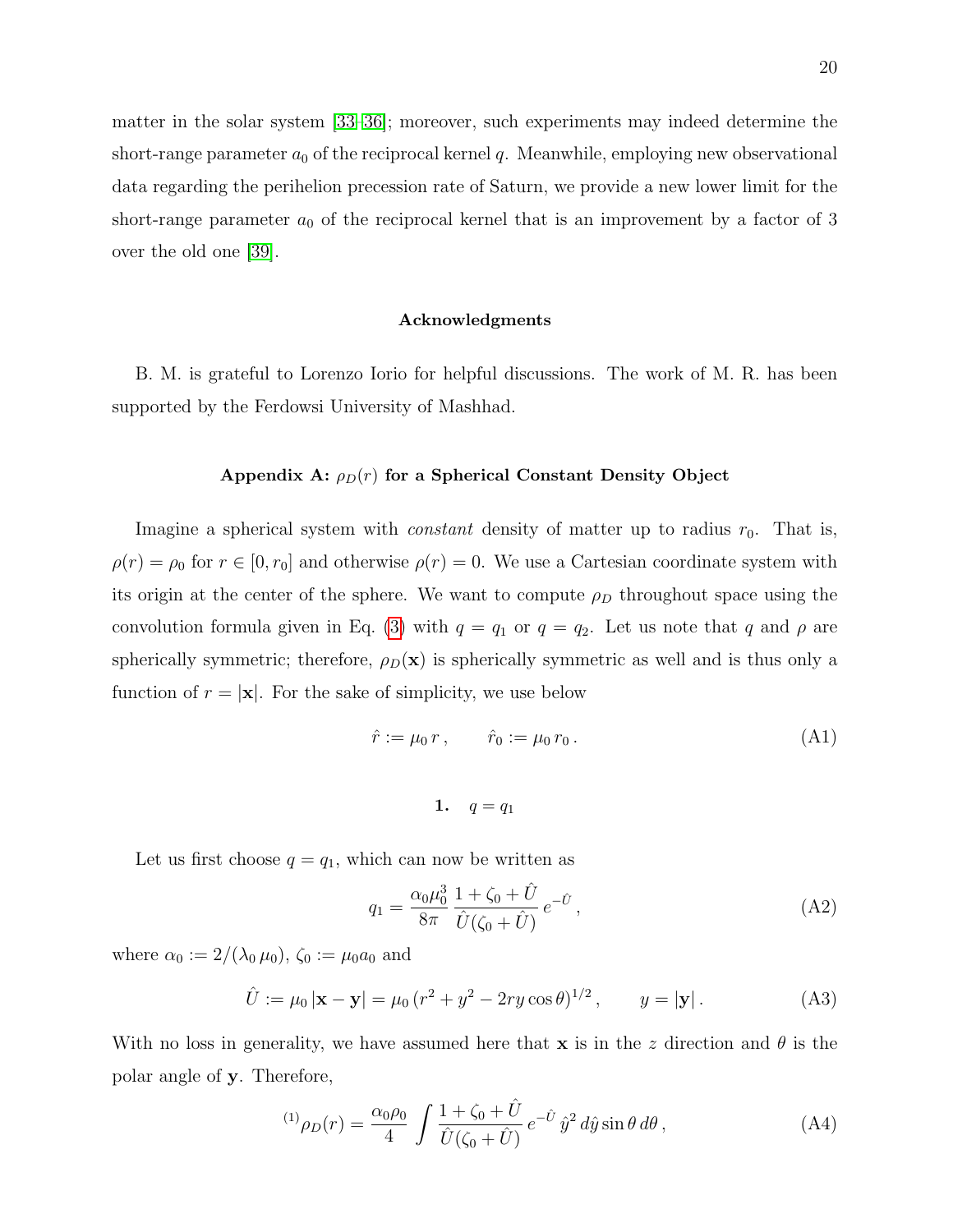where  $\hat{y} := \mu_0 y$ . From the integration over  $\theta$ , we find

$$
\int \left(1 + \frac{1}{\zeta_0 + \hat{U}}\right) e^{-\hat{U}} d\hat{U} = -e^{\zeta_0} \left[e^{-\zeta_0 - \hat{U}} + E_1(\zeta_0 + \hat{U})\right].
$$
\n(A5)

In this way, we find our main result, namely,

<span id="page-20-0"></span>
$$
^{(1)}\rho_D(r) = \frac{\alpha_0 \rho_0 e^{\zeta_0}}{4 \hat{r}} \int_0^{\hat{r}_0} \hat{y} \, d\hat{y} \left[ e^{-|\hat{r}-\hat{y}|-\zeta_0} - e^{-\hat{r}-\hat{y}-\zeta_0} + E_1(|\hat{r}-\hat{y}|+\zeta_0) - E_1(\hat{r}+\hat{y}+\zeta_0) \right] \,, \tag{A6}
$$

where  $\hat{U}(\theta = 0) = |\hat{r} - \hat{y}|$  and  $\hat{U}(\theta = \pi) = \hat{r} + \hat{y}$ .

To do the integral, the following results are useful:

$$
\int x \sinh x \, dx = x \cosh x - \sinh x \,, \qquad \int x e^{-x} \, dx = -(1+x)e^{-x} \,. \tag{A7}
$$

Furthermore, consider

$$
I(\hat{r}_0, A) := \int_0^{\hat{r}_0} \hat{y} \, d\hat{y} E_1(\hat{y} + A) \,, \qquad I(-\hat{r}_0, A) = \int_0^{\hat{r}_0} \hat{y} \, d\hat{y} E_1(-\hat{y} + A) \,, \tag{A8}
$$

where  $A$  is a constant. Using integration by parts, we find

$$
I(\hat{r}_0, A) = \frac{1}{2} \hat{r}_0^2 E_1(\hat{r}_0 + A) + \frac{1}{2} \int_0^{\hat{r}_0} \frac{\hat{y}^2}{\hat{y} + A} e^{-\hat{y} - A} d\hat{y}.
$$
 (A9)

The end result is

<span id="page-20-1"></span>
$$
I(\hat{r}_0, A) = \frac{1}{2}(1 - A)e^{-A} + \frac{1}{2}A^2 E_1(A) - \frac{1}{2}(1 + \hat{r}_0 - A)e^{-\hat{r}_0 - A} + \frac{1}{2}(\hat{r}_0^2 - A^2)E_1(\hat{r}_0 + A).
$$
 (A10)

Let us first calculate the outside density, namely,  $r > r_0$ . We have from Eqs. [\(A6\)](#page-20-0)–[\(A10\)](#page-20-1),

$$
{}^{(1)}\rho_D(r>r_0) = \frac{\alpha_0 \rho_0 e^{\zeta_0}}{4 \hat{r}} \left[2e^{-\hat{r}-\zeta_0}(\hat{r}_0 \cosh \hat{r}_0 - \sinh \hat{r}_0) + I(-\hat{r}_0, \hat{r}+\zeta_0) - I(\hat{r}_0, \hat{r}+\zeta_0)\right],
$$
\n(A11)

which works out to be

$$
^{(1)}\rho_D(r>r_0) = \frac{\alpha_0 \rho_0 e^{\zeta_0}}{8 \hat{r}} \left\{ 2e^{-\hat{r}-\zeta_0} \left[ 3\hat{r}_0 \cosh \hat{r}_0 + (\hat{r}+\zeta_0-3) \sinh \hat{r}_0 \right] \right. \\ \left. + \left[ (\hat{r}+\zeta_0)^2 - \hat{r}_0^2 \right] \left[ E_1(\hat{r}+\zeta_0+\hat{r}_0) - E_1(\hat{r}+\zeta_0-\hat{r}_0) \right] \right\} . \tag{A12}
$$

Next, we calculate the effective dark matter density in the interior of the compact sphere, i.e. for  $r < r_0$ . In employing Eq. [\(A6\)](#page-20-0), we need to split the integration of  $y \in (0, r_0)$  into two parts: integration over  $y \in (0, r)$ , where  $r - y > 0$ , and  $y \in (r, r_0)$ , where  $r - y < 0$ . Hence,

$$
{}^{(1)}\rho_D(r < r_0) = \frac{\alpha_0 \rho_0 \, e^{\zeta_0}}{4 \, \hat{r}} \int_0^{\hat{r}} \hat{y} \, d\hat{y} \left[ e^{-\hat{r} + \hat{y} - \zeta_0} - e^{-\hat{r} - \hat{y} - \zeta_0} + E_1(\hat{r} - \hat{y} + \zeta_0) - E_1(\hat{r} + \hat{y} + \zeta_0) \right] + \frac{\alpha_0 \rho_0 \, e^{\zeta_0}}{4 \, \hat{r}} \int_{\hat{r}}^{\hat{r}_0} \hat{y} \, d\hat{y} \left[ e^{\hat{r} - \hat{y} - \zeta_0} - e^{-\hat{r} - \hat{y} - \zeta_0} + E_1(-\hat{r} + \hat{y} + \zeta_0) - E_1(\hat{r} + \hat{y} + \zeta_0) \right]. \tag{A13}
$$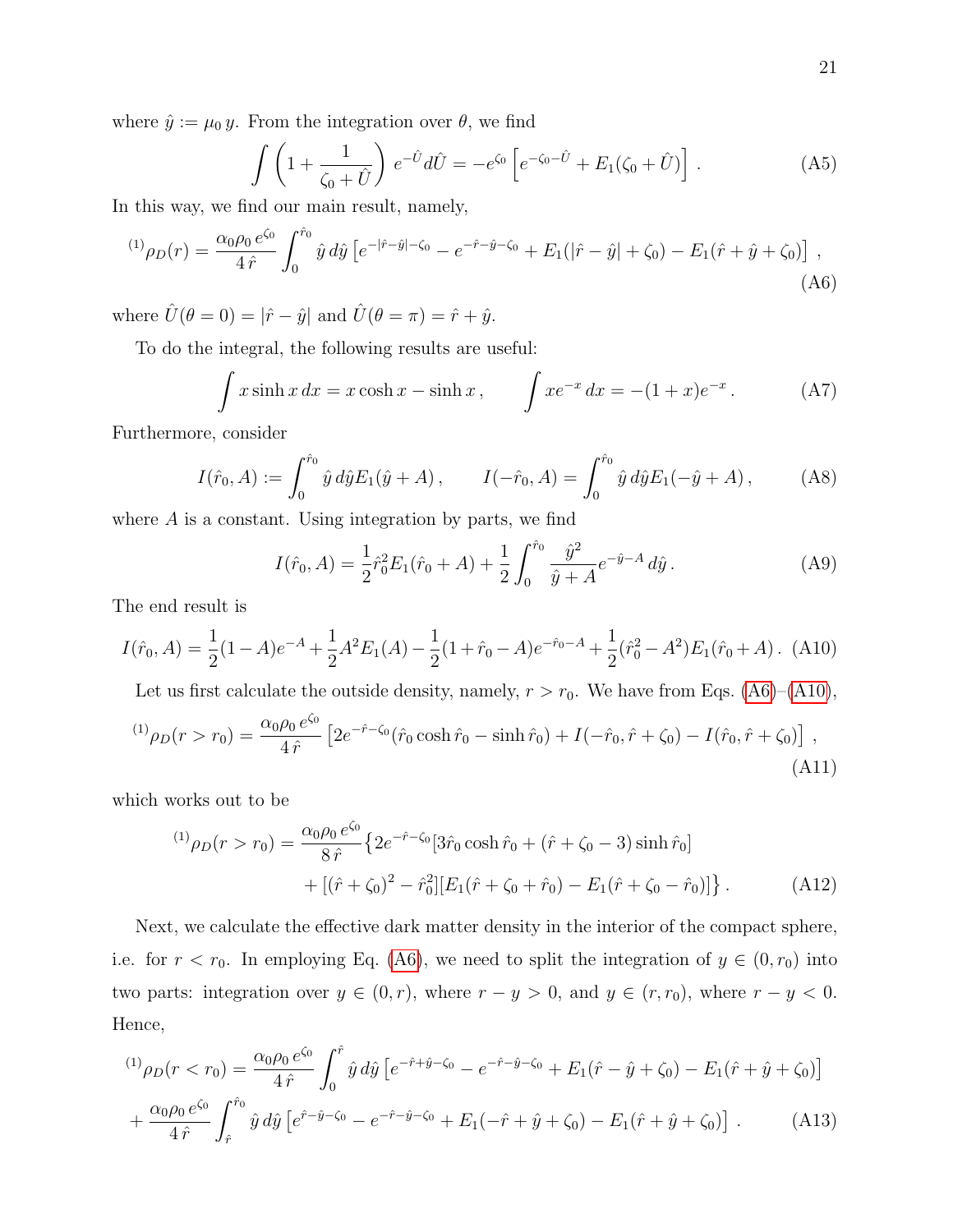We can write this expression as

$$
{}^{(1)}\rho_D(r < r_0) = \frac{\alpha_0 \rho_0}{2 \hat{r}} [\hat{r} - (1 + \hat{r}_0) e^{-\hat{r}_0} \sinh \hat{r}] + \frac{\alpha_0 \rho_0 e^{\zeta_0}}{4 \hat{r}} [I(-\hat{r}, \hat{r} + \zeta_0) - I(\hat{r}_0, \hat{r} + \zeta_0) - I(\hat{r}, -\hat{r} + \zeta_0) + I(\hat{r}_0, -\hat{r} + \zeta_0)].
$$
\n(A14)

Using Eq. [\(A10\)](#page-20-1), we find after some algebra

$$
^{(1)}\rho_D(r < r_0) = \mathcal{A}_1 + \mathcal{B}_1 + \mathcal{C}_1, \qquad (A15)
$$

$$
\mathcal{A}_1 = \alpha_0 \rho_0 [1 - \frac{1}{2} \zeta_0 e^{\zeta_0} E_1(\zeta_0)], \qquad (A16)
$$

$$
\mathcal{B}_1 = -\frac{\alpha_0 \rho_0}{4 \hat{r}} e^{-\hat{r}_0} [\hat{r} \cosh \hat{r} + (3 + 3\hat{r}_0 - \zeta_0) \sinh \hat{r}], \qquad (A17)
$$

$$
C_1 = \frac{\alpha_0 \rho_0 e^{\zeta_0}}{8 \hat{r}} \{ [(\hat{r} + \zeta_0)^2 - \hat{r}_0^2] E_1(\hat{r}_0 + \hat{r} + \zeta_0) - [(\hat{r} - \zeta_0)^2 - \hat{r}_0^2] E_1(\hat{r}_0 - \hat{r} + \zeta_0) \} .
$$
 (A18)

The effective dark matter density in NLG is the convolution of the reciprocal kernel  $q$ with the density of matter  $\rho$ ; in the case under consideration here, we have a constant density sphere with radius  $r_0$ . For reciprocal kernel  $q_1$ , we have calculated the dark matter density outside <sup>(1)</sup> $\rho_D(r > r_0)$  and inside <sup>(1)</sup> $\rho_D(r < r_0)$  the sphere. It is possible to show that these agree on the surface of the sphere  $r = r_0$  and  $^{(1)}\rho_D$  is therefore a continuous function throughout space.

**2.**  $q = q_2$ 

The reciprocal kernel is now  $q_2 = [\hat{U}/(\zeta_0 + \hat{U})]q_1$ . Thus, with the same notation and convention as before, we have

$$
^{(2)}\rho_D(r) = \frac{\alpha_0 \rho_0}{4} \int \frac{1 + \zeta_0 + \hat{U}}{(\zeta_0 + \hat{U})^2} e^{-\hat{U}} \hat{y}^2 d\hat{y} \sin \theta d\theta.
$$
 (A19)

After the  $\theta$  integration, namely,

$$
\int \frac{(1+\zeta_0+\hat{U})\hat{U}}{(\zeta_0+\hat{U})^2} e^{-\hat{U}} d\hat{U} = -\frac{\hat{U}}{\zeta_0+\hat{U}} e^{-\hat{U}} - e^{\zeta_0} E_1(\zeta_0+\hat{U}), \tag{A20}
$$

we find

$$
^{(2)}\rho_D(r) = \frac{\alpha_0 \rho_0}{4 \hat{r}} \int_0^{\hat{r}_0} \hat{y} \, d\hat{y} \left( \frac{|\hat{r} - \hat{y}|}{|\hat{r} - \hat{y}| + \zeta_0} e^{-|\hat{r} - \hat{y}|} - \frac{\hat{r} + \hat{y}}{\hat{r} + \hat{y} + \zeta_0} e^{-\hat{r} - \hat{y}} \right) + \frac{\alpha_0 \rho_0 e^{\zeta_0}}{4 \hat{r}} \int_0^{\hat{r}_0} \hat{y} \, d\hat{y} [E_1(|\hat{r} - \hat{y}| + \zeta_0) - E_1(\hat{r} + \hat{y} + \zeta_0)], \tag{A21}
$$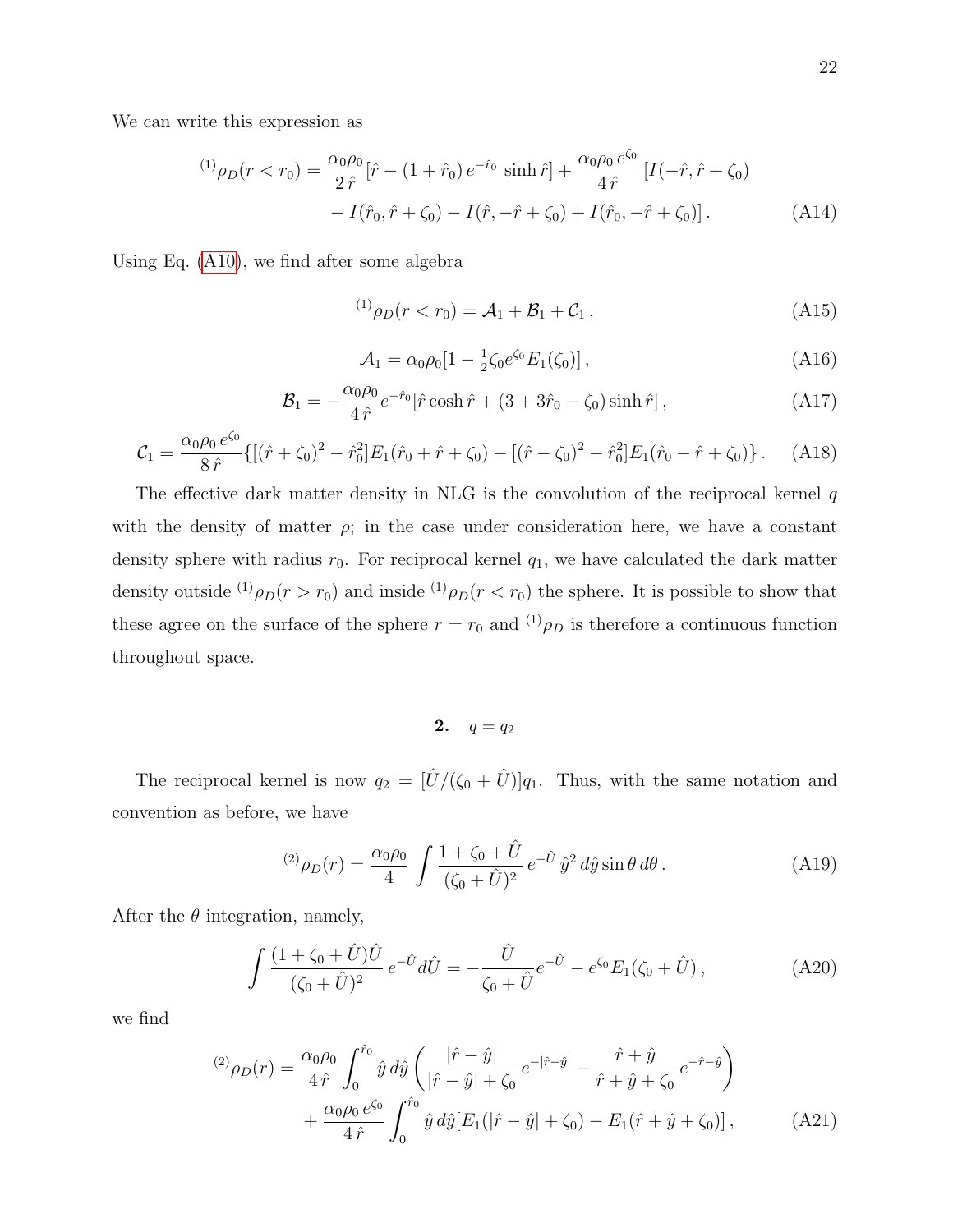

<span id="page-22-2"></span>FIG. 1: The effective dark matter for a constant density sphere given by Eqs. [\(A22\)](#page-22-0) and [\(A23\)](#page-22-1). Here,  $\rho_D(\hat{r})/\rho_0$  is plotted versus  $\hat{r} = \mu_0 r$  and we have assumed that  $\zeta_0 = 0$  and  $\hat{r}_0 = \mu_0 r_0 = 0.3$ .

where  $\hat{U}(\theta = 0) = |\hat{r} - \hat{y}|$  and  $\hat{U}(\theta = \pi) = \hat{r} + \hat{y}$ .

For the outside region  $(r > r_0)$ , we use the methods described above to find

$$
^{(2)}\rho_D(r>r_0) = \frac{\alpha_0 \rho_0 e^{\zeta_0}}{8 \hat{r}} \left\{ 2e^{-\hat{r}-\zeta_0} \left[ 3\hat{r}_0 \cosh \hat{r}_0 + (\hat{r}+3\zeta_0-3) \sinh \hat{r}_0 \right] \right. \\ \left. + \left[ (\hat{r}+\zeta_0)(\hat{r}+3\zeta_0) - \hat{r}_0^2 \right] \left[ E_1(\hat{r}+\zeta_0+\hat{r}_0) - E_1(\hat{r}+\zeta_0-\hat{r}_0) \right] \right\} . \tag{A22}
$$

In a similar way as before, we find the effective density of dark matter inside the spherical object of constant density  $\rho_0$ , namely,

<span id="page-22-1"></span><span id="page-22-0"></span>
$$
^{(2)}\rho_D(r
$$

$$
A_2 = \alpha_0 \rho_0 [1 - \zeta_0 e^{\zeta_0} E_1(\zeta_0)], \qquad (A24)
$$

$$
\mathcal{B}_2 = -\frac{\alpha_0 \rho_0}{4 \hat{r}} e^{-\hat{r}_0} [\hat{r} \cosh \hat{r} + 3(1 + \hat{r}_0 - \zeta_0) \sinh \hat{r}], \qquad (A25)
$$

$$
C_2 = \frac{\alpha_0 \rho_0 e^{\zeta_0}}{8 \hat{r}} \{ [(\hat{r} + \zeta_0)(\hat{r} + 3\zeta_0) - \hat{r}_0^2] E_1(\hat{r}_0 + \hat{r} + \zeta_0) - [(\hat{r} - \zeta_0)(\hat{r} - 3\zeta_0) - \hat{r}_0^2] E_1(\hat{r}_0 - \hat{r} + \zeta_0) \}.
$$
\n(A26)

On physical grounds, we expect that  $\zeta_0 < 1$ ; for instance, a reasonable value for the short distance parameter  $a_0$  is  $10^{18}$  cm  $\approx 1$  light-year, in which case  $\zeta_0 \approx 2 \times 10^{-5}$  is very small compared to unity and one cannot observationally distinguish the two cases involving  $q_1$  and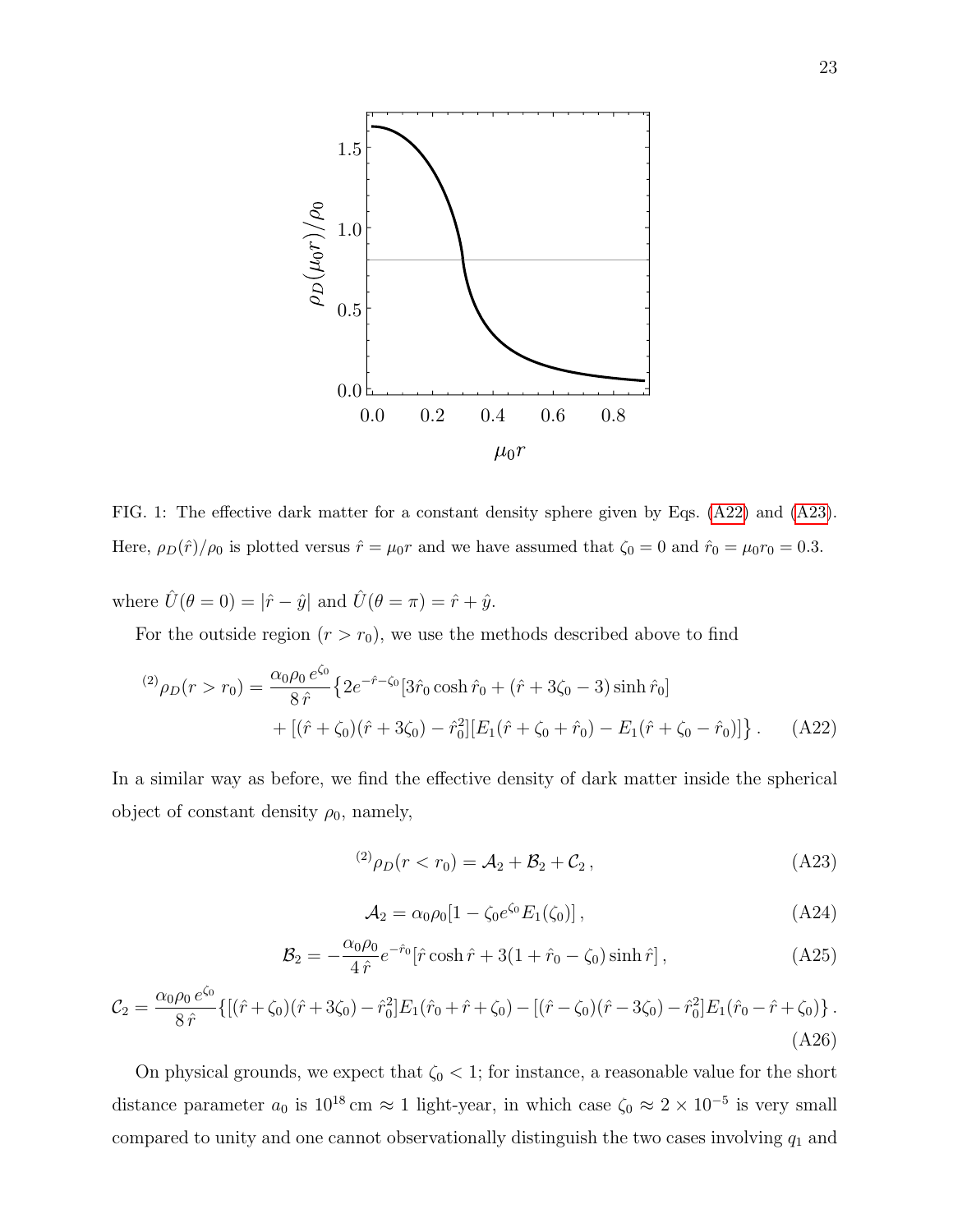$q_2$ . For  $\zeta_0 < 1$ ,  $\rho_D(r)$  has a maximum with zero slope at the center of the object  $(r = 0)$ . For  $\zeta_0 = 0$ , the two cases agree, since  $q_1 = q_2 = q_0$ ; in this case, Figure [1](#page-22-2) illustrates the behavior of  $\rho_D(r)$  for  $\hat{r}_0 = \mu_0 r_0 = 0.3$ .

- <span id="page-23-0"></span>[1] S. Poisson, "Mémoire sur la théorie du magnétisme en mouvement", Mém. Acad. Sci. France 6, 441-570 (1823).
- [2] J. Liouville, "Solution nouvelle d'un problème d'Analyse relatif aux phénomènes thermomécaniques", J. Math. 2, 439-456 (1837).
- <span id="page-23-1"></span>[3] J. Hopkinson, "Residual Charge of the Leyden Jar.—Dielectric Properties of different Glasses", Phil. Trans. Roy. Soc. London 167, 599-626 (1877).
- <span id="page-23-2"></span>[4] J. D. Jackson, Classical Electrodynamics, 3rd edn (Wiley, Hoboken, NJ, 1999).
- [5] L. D. Landau and E. M. Lifshitz, Electrodynamics of Continuous Media (Pergamon, Oxford, UK, 1960).
- <span id="page-23-3"></span>[6] F. W. Hehl, and Y. N. Obukhov, Foundations of Classical Electrodynamics: Charge, Flux, and Metric (Birkhäuser, Boston, MA, USA, 2003).
- <span id="page-23-4"></span>[7] A. Einstein, The Meaning of Relativity (Princeton University Press, Princeton, NJ, USA, 1955).
- <span id="page-23-5"></span>[8] F. W. Hehl and B. Mashhoon, "Nonlocal Gravity Simulates Dark Matter", Phys. Lett. B 673, 279-282 (2009). [\[arXiv:0812.1059](http://arxiv.org/abs/0812.1059) [gr-qc]]
- <span id="page-23-11"></span>[9] F. W. Hehl and B. Mashhoon, "Formal framework for a nonlocal generalization of Einstein's theory of gravitation", Phys. Rev. D 79, 064028 (2009). [\[arXiv:0902.0560](http://arxiv.org/abs/0902.0560) [gr-qc]]
- <span id="page-23-7"></span><span id="page-23-6"></span>[10] B. Mashhoon, Nonlocal Gravity (Oxford University Press, Oxford, UK, 2017).
- [11] Y. M. Cho, "Einstein Lagrangian as the translational Yang-Mills Lagrangian", Phys. Rev. D 14, 2521-2525 (1976).
- <span id="page-23-8"></span>[12] D. Bini and B. Mashhoon, "Nonlocal gravity: Conformally flat spacetimes", Int. J. Geom. Meth. Mod. Phys. 13, no.06, 1650081 (2016). [\[arXiv:1603.09477](http://arxiv.org/abs/1603.09477) [gr-qc]]
- <span id="page-23-9"></span>[13] B. Mashhoon and F. W. Hehl, "Nonlocal Gravitomagnetism", Universe 5, no.9, 195 (2019). [\[arXiv:1908.05431](http://arxiv.org/abs/1908.05431) [gr-qc]]
- <span id="page-23-10"></span>[14] J. E. Tohline, "Does gravity exhibit a 1/r force on the scale of galaxies?", Ann. N.Y. Acad. Sci. 422, 390 (1984).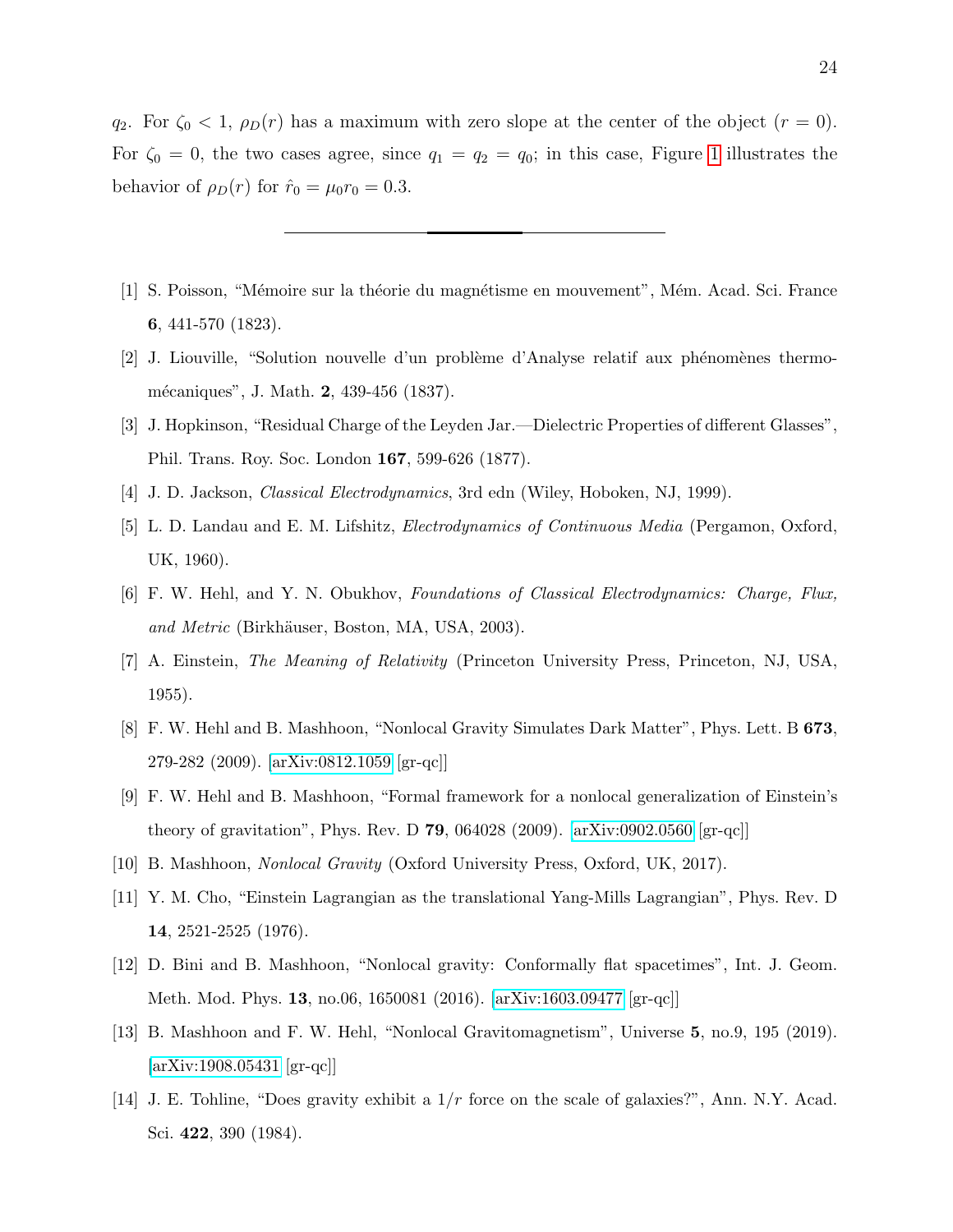- [15] J. R. Kuhn and L. Kruglyak, "Non-Newtonian forces and the invisible mass problem", Astrophys. J. 313, 1-12 (1987).
- <span id="page-24-0"></span>[16] J. D. Bekenstein, "The missing light puzzle: a hint about gravity?", in Second Canadian Conference on General Relativity and Relativistic Astrophysics, A. Coley, C. Dyer, and T. Tupper, eds. (World Scientific, Singapore, 1988), pp. 68-104.
- <span id="page-24-1"></span>[17] M. Roshan and B. Mashhoon, "Dynamical Friction in Nonlocal Gravity," Astrophys. J. 922, 9 (2021). [\[arXiv:2107.05841](http://arxiv.org/abs/2107.05841) [gr-qc]]
- [18] M. Roshan and B. Mashhoon, "Dynamical Friction and Tidal Interactions", Astrophys. J. 926, 44 (2022). [\[arXiv:2109.08954](http://arxiv.org/abs/2109.08954) [astro-ph.GA]]
- <span id="page-24-2"></span>[19] M. Roshan and B. Mashhoon, "Characteristics of Effective Dark Matter in Nonlocal Gravity", [\[arXiv:2201.12852](http://arxiv.org/abs/2201.12852) [astro-ph.GA]].
- <span id="page-24-3"></span>[20] C. Chicone and B. Mashhoon, "Nonlocal Gravity: Modified Poisson's Equation", J. Math. Phys. 53, 042501 (2012). [\[arXiv:1111.4702](http://arxiv.org/abs/1111.4702) [gr-qc]]
- <span id="page-24-4"></span>[21] M. Abramowitz and I. A. Stegun, Handbook of Mathematical Functions (National Bureau of Standards, Washington, D.C., 1964).
- <span id="page-24-5"></span>[22] P. F. de Salas and A. Widmark, "Dark matter local density determination: recent observations and future prospects", Rept. Prog. Phys. 84, no.10, 104901 (2021). [\[arXiv:2012.11477](http://arxiv.org/abs/2012.11477) [astroph.GA]]
- <span id="page-24-6"></span>[23] D. C. Dai, G. Starkman and D. Stojkovic, "Milky Way and M31 rotation curves: ΛCDM vs. MOND", [\[arXiv:2201.06034](http://arxiv.org/abs/2201.06034) [astro-ph.GA]].
- <span id="page-24-7"></span>[24] E. G. Adelberger, B. R. Heckel and A. E. Nelson, "Tests of the gravitational inverse square law", Ann. Rev. Nucl. Part. Sci. 53, 77-121 (2003). [\[arXiv:hep-ph/0307284](http://arxiv.org/abs/hep-ph/0307284) [hep-ph]]
- [25] W. H. Tan, S. Q. Yang, C. G. Shao, J. Li, A. B. Du, B. F. Zhan, Q. L. Wang, P. S. Luo, L. C. Tu and J. Luo, "New Test of the Gravitational Inverse-Square Law at the Submillimeter Range with Dual Modulation and Compensation", Phys. Rev. Lett. 116, no.13, 131101 (2016).
- [26] W. H. Tan, A. B. Du, W. C. Dong, S. Q. Yang, C. G. Shao, S. G. Guan, Q. L. Wang, B. F. Zhan, P. S. Luo and L. C. Tu, et al. "Improvement for Testing the Gravitational Inverse-Square Law at the Submillimeter Range", Phys. Rev. Lett. 124, no.5, 051301 (2020).
- [27] J. G. Lee, E. G. Adelberger, T. S. Cook, S. M. Fleischer and B. R. Heckel, "New Test of the Gravitational  $1/r^2$  Law at Separations down to 52  $\mu$ m", Phys. Rev. Lett. 124, no.10, 101101 (2020). [\[arXiv:2002.11761](http://arxiv.org/abs/2002.11761) [hep-ex]]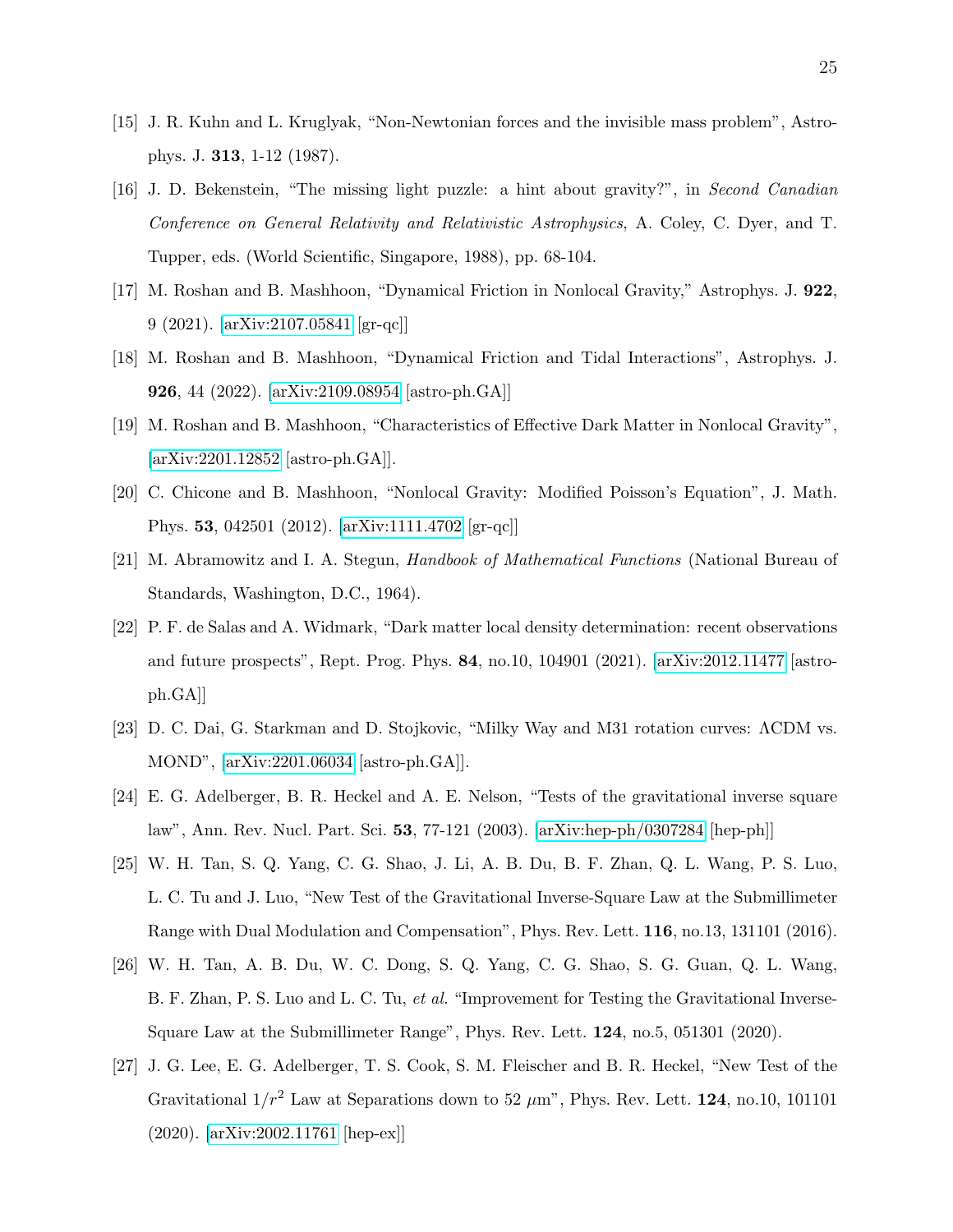- [28] J. Baeza-Ballesteros, A. Donini and S. Nadal-Gisbert, "Dynamical measurements of deviations from Newton's  $1/r^2$  law", Eur. Phys. J. C 82, no.2, 154 (2022). [\[arXiv:2106.08611](http://arxiv.org/abs/2106.08611) [hep-ph]]
- <span id="page-25-0"></span>[29] A. B. Du et al. "A new design for testing the gravitational inverse-square law at the submillimeter range with a 32-fold symmetric attractor", Class. Quant. Grav. 39, no.10, 105008 (2022).
- <span id="page-25-1"></span>[30] T. de Paula Netto, L. Modesto and I. L. Shapiro, "Universal leading quantum correction to the Newton potential", Eur. Phys. J. C 82, no.2, 160 (2022). [\[arXiv:2110.14263](http://arxiv.org/abs/2110.14263) [hep-th]].
- <span id="page-25-2"></span>[31] D. C. Dai, "Variance of Newtonian constant from local gravitational acceleration measurements", Phys. Rev. D 103, no.6, 064059 (2021). [\[arXiv:2103.11157](http://arxiv.org/abs/2103.11157) [gr-qc]]
- <span id="page-25-3"></span>[32] S. Bhagvati and S. Desai, "Search for variability in Newton's constant using local gravitational acceleration measurements", Classical Quantum Gravity 39, no.1, 017001 (2022). [\[arXiv:2108.05012](http://arxiv.org/abs/2108.05012) [gr-qc]]
- <span id="page-25-4"></span>[33] B. Buscaino, D. DeBra, P. W. Graham, G. Gratta and T. D. Wiser, "Testing long-distance modifications of gravity to 100 astronomical units", Phys. Rev. D 92, no.10, 104048 (2015). [\[arXiv:1508.06273](http://arxiv.org/abs/1508.06273) [gr-qc]]
- [34] M. R. Feldman, J. D. Anderson, G. Schubert, V. Trimble, S. Kopeikin and C. Lämmerzahl, "Deep space experiment to measure  $G$ ", Classical Quantum Gravity  $33$ , no.12, 125013 (2016). [\[arXiv:1605.02126](http://arxiv.org/abs/1605.02126) [gr-qc]]
- <span id="page-25-9"></span>[35] J. Bergé, L. Baudis, P. Brax, S. W. Chiow, B. Christophe, O. Doré, P. Fayet, A. Hees, P. Jetzer and C. Lämmerzahl, et al. "The local dark sector: Probing gravitation's low-acceleration frontier and dark matter in the Solar System neighborhood", Exper. Astron. 51, no.3, 1737- 1766 (2021). [\[arXiv:1909.00834](http://arxiv.org/abs/1909.00834) [astro-ph.IM]]
- <span id="page-25-5"></span>[36] L. Zwick, D. Soyuer and J. Bucko, "Prospects for a local detection of dark matter with future missions to Uranus and Neptune", Astronomy&Astrophysics, in press (2022). [\[arXiv:2204.07242](http://arxiv.org/abs/2204.07242) [gr-qc]]
- <span id="page-25-6"></span>[37] E. Belbruno and J. Green, "When Leaving the Solar System: Dark Matter Makes a Difference", Mon. Not. Roy. Astron. Soc. 510, 5154 (2022). [\[arXiv:2201.06575](http://arxiv.org/abs/2201.06575) [astro-ph.GA]].
- <span id="page-25-7"></span>[38] S. Rahvar and B. Mashhoon, "Observational Tests of Nonlocal Gravity: Galaxy Rotation Curves and Clusters of Galaxies", Phys. Rev. D 89, 104011 (2014). [\[arXiv:1401.4819](http://arxiv.org/abs/1401.4819) [astroph.GA]]
- <span id="page-25-8"></span>[39] C. Chicone and B. Mashhoon, "Nonlocal Gravity in the Solar System", Classical Quantum